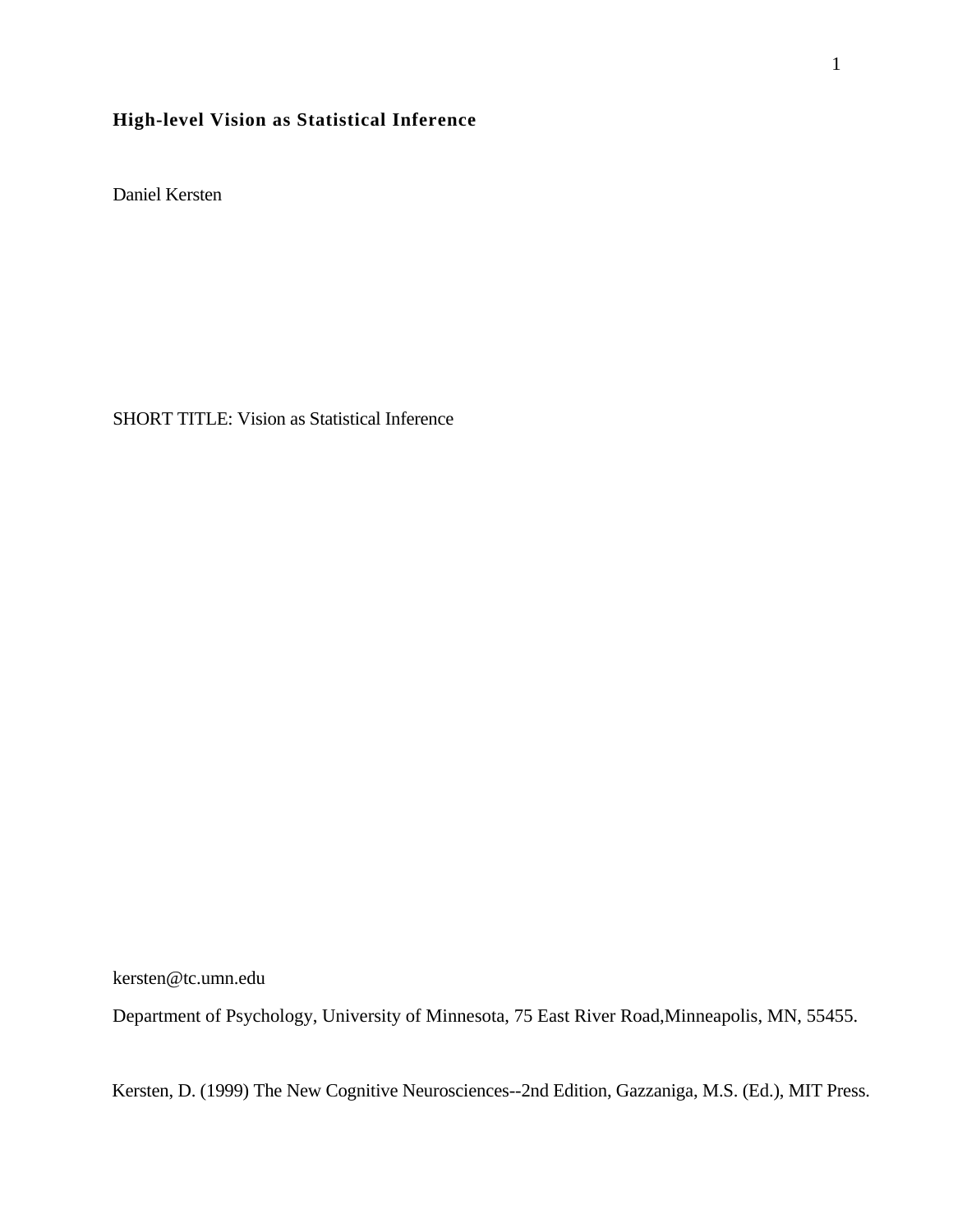#### **ABSTRACT**

Human vision is remarkably versatile and reliable, despite the fact that retinal image information is noisy, ambiguous, and confounds the properties of objects that are useful. By treating vision as a problem of statistical inference, three classes of constraints can be identified: the visual task, prior knowledge of scene structure independent of the image, and the relationship between image structure and task requirements. By considering the visual system as an organ for statistical inference, we can test whether and how it uses these constraints. This strategy is illustrated for two high-level visual functions: depth-from-cast-shadows and viewpoint compensation in 3-D object recognition.

An object's relative depth can be determined from its cast shadow, even when local image information doesn't uniquely specify shadow edges, and global information doesn't determine where the light source is. What information enables a unique estimate of depth from shadows? This chapter shows how the visual task, prior assumptions on light movement and material properties, and local image cues constrain the perception of depth from shadows.

A 3D object can be recognized from views never seen before, despite the fact that depth information about shape is lost due to projection on to the retina. How does human recognition compensate for variations in viewpoint? By designing a simple recognition task for which optimal statistical decisions are computable, human performance can be normalized with respect to the information in the task, leaving remaining differences diagnostic of brain mechanisms.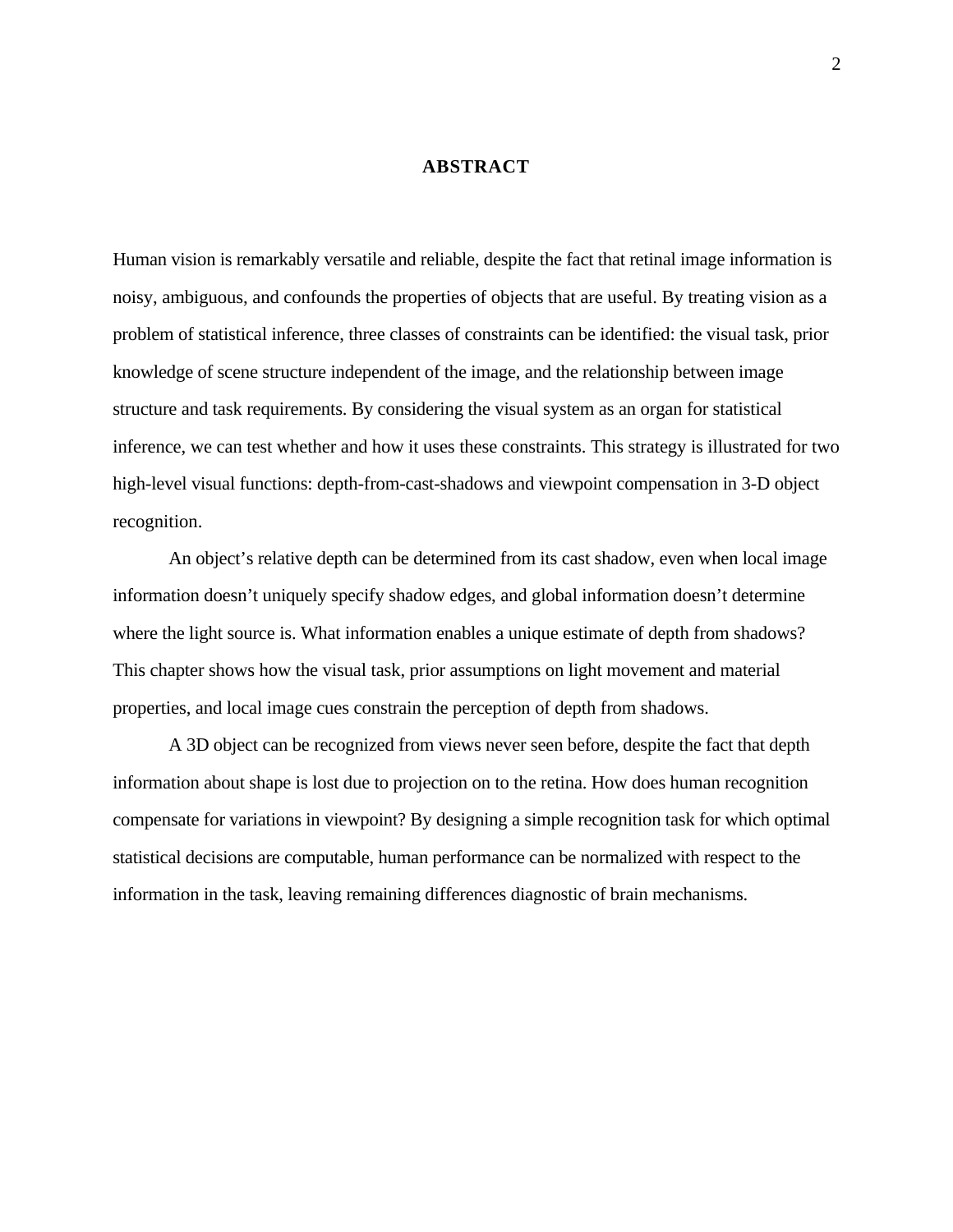High-level vision is often divided into two primary functions: object recognition and localization. Although these visual functions have quite different processing demands, they are linked by a common framework of statistical inference. This chapter takes seriously the idea that vision consists of brain processes for statistical decisions and estimation (Kersten, 1990; Yuille and Bülthoff, 1996). Perception as inference has a long history; however, it is with the advent of computer vision that we have begun to understand the inherent complexity of visual inference from natural images. The challenge has spurred the development and application of theoretical tools for modeling visual inference (Clark and Yuille, 1990; Knill and Richards, 1996). The problem of vision is both geometrical and photometrical: the depth dimension is lost due to projection onto the retina, and information about the geometry of objects gets entangled with photometric information about object material and illumination. Because image intensity at a point is a function of object shapes, materials, illumination, and viewpoint, information about the world is encrypted in the pattern of image intensities (Figure 1).

Much of our knowledge of the visual system has come through an analysis of early stages of processing in which we try to understand how local contours (defined by intensity, color, texture, disparity or motion) are grouped to define objects. Figure 2 shows how the local constraints of edge colinearity and transparency determine how contours are grouped, and as a result one sees either overlapping ape faces, or non-overlapping human faces. Research in computer vision has shown, however, that edge detection and object segmentation from natural images is a harder problem. Even apart from ubiquitous image and neural noise, the response of an optimally tuned oriented spatial filter (e.g. simple cell in visual cortex) does not uniquely determine whether the corresponding edge in the scene is due to a shadow, specularity, or a change in depth, orientation or material (Figure 3). Yet, such distinctions are crucial for visual function. Adaptive visual behavior depends on reliable decisions regarding object shape, material, and spatial relationships (Figure 1). Because of the inherent ambiguity in the eye's input regarding these scene properties, vision is sometimes said to be an ill-posed problem. In contrast, the brain has clearly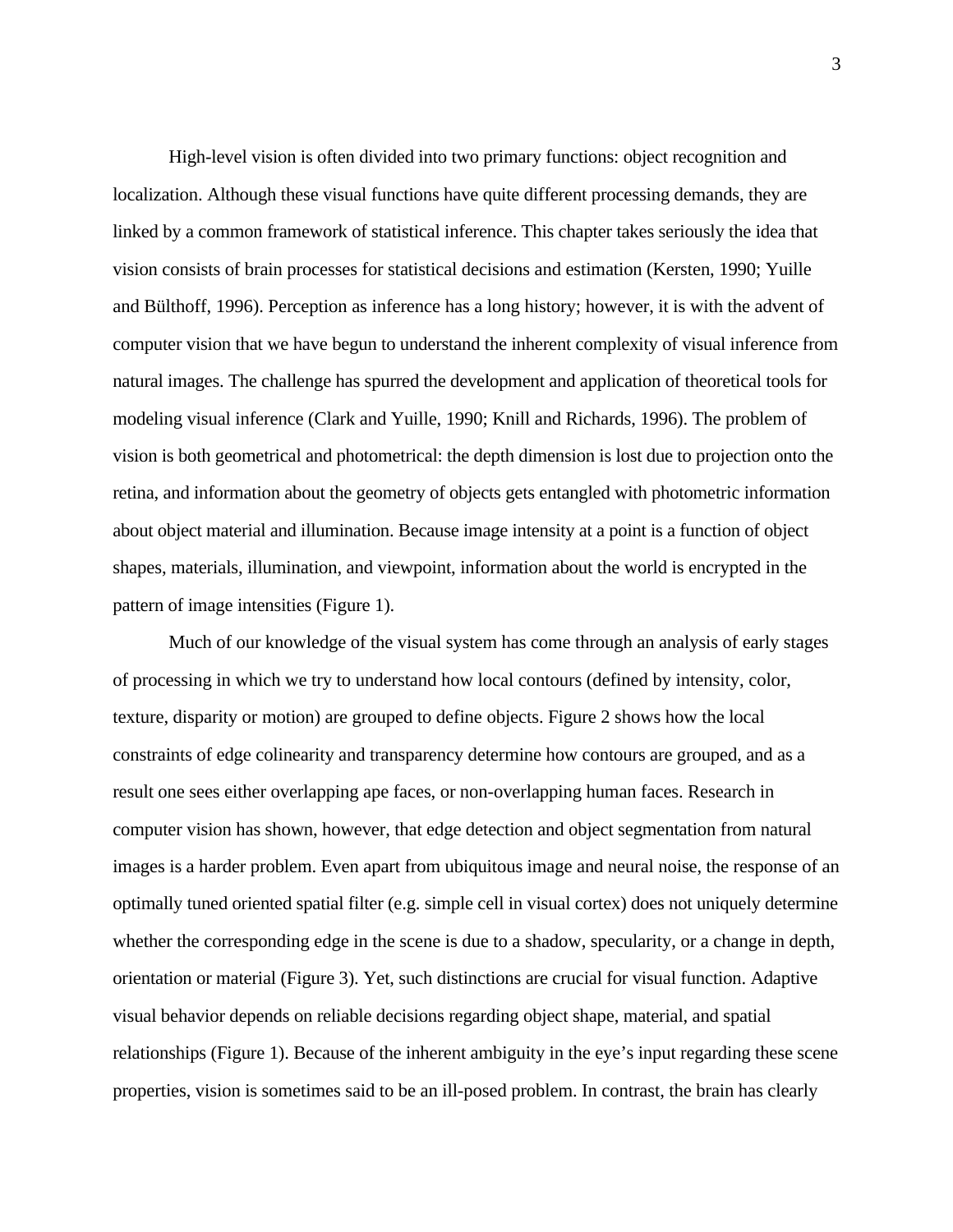solved the problem--but how? The answers lie both in the nature of visual mechanisms, and in the theme of this chapter--the information that constrains visual decisions.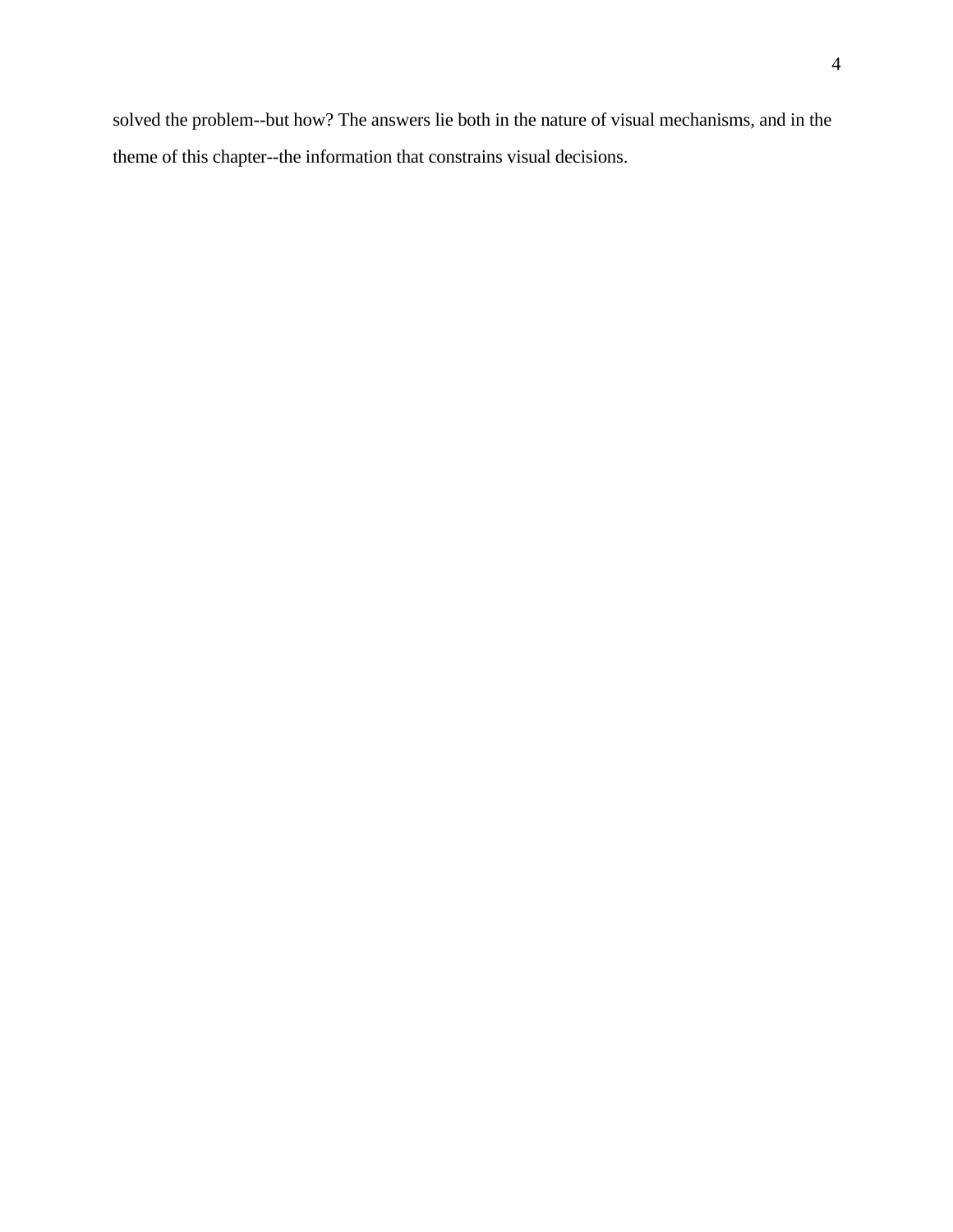# *1. Natural constraints and visual decisions*

One can identify three types of constraints that make reliable visual inference possible: the visual task, prior knowledge of scene structure independent of the image, and the relationship between image structure and task requirements.

Bayesian decision theory provides a precise language to model these constraints (Yuille and Bülthoff, 1996). We postpone discussion of the visual task, and suppose the image measurements, **I**, and the required scene parameters, **S ,** useful for the task have been specified. The knowledge for visual inference is characterized by the posterior probability distribution, *P(***S**|**I***)* which models the probability of a scene description **S ,** given the image data, **I.** By Bayes' rule, the posterior is:

$$
P(\mathbf{S} \mid \mathbf{I}) = \frac{P(\mathbf{S})P(\mathbf{I} \mid \mathbf{S})}{P(\mathbf{I})} \qquad P(\mathbf{S})P(\mathbf{I} \mid \mathbf{S}) = P(\mathbf{S})P(\mathbf{I} - F(\mathbf{S}))
$$

where  $P(\mathbf{I})$  is fixed for a given image measurement.

*P(***S***)* is the prior distribution modeling the scene. In theory, a prior scene model could be realized as an algorithm to produce samples of scenes, including objects, materials, illuminations, independent of the images that might result. In practice, we are limited to modeling subdomains such as surface smoothness, shape, contour, or material (Kersten, 1991; Poggio, Torre, and Koch, 1985; Sha'ashua and Ullman, 1988; Zucker and David, 1988), or specific object domains (Troje and Vetter, 1996). From the standpoint of inference, knowledge of prior constraints eliminates alternative image interpretations which are consistent with the image data. Later we'll how the assumption that light sources are usually above objects affects the perception of depth from cast shadows (Section 2).

*P(***I | S***)* is the likelihood of the image measurements given a scene description. The likelihood is determined by how images are formed--the image rendering problem of computer graphics,  $I = F(S)$ . A common example of the likelihood constraint is that straight lines in the scene project to straight lines in the image. The likelihood also provides the tools for reducing ambiguity through cue integration (Landy et al., 1995). *A priori* knowledge of the scene would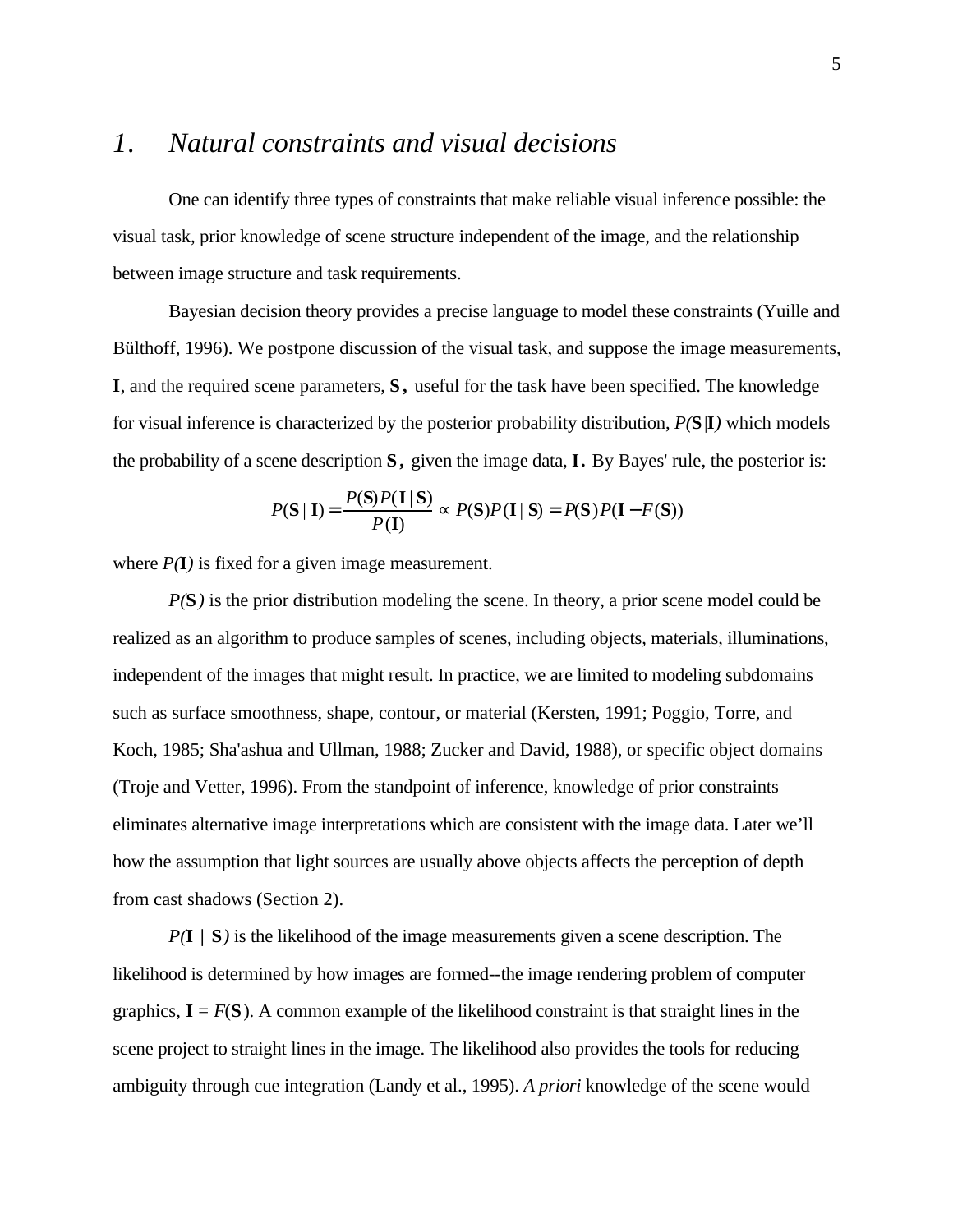seem to be required to develop an explicit model of the image. However, Bayes provides tools for learning representations of the image, bottom-up (e.g. Olshausen and Field, 1996; Zhu, Wu, and Mumford, 1997). Mumford (1995) has proposed that minimum description length encoding (formally equivalent to Bayes maximum a posteriori estimation) may provide a general means to discover world structure from images. Specific task requirements can also be used to discover useful image features (e.g. Belhumeur, Hespanha, and Kriegman, 1996). These image-based approaches are important because the problems are posed in a form closer to those of natural adaptation and development. But ultimately, the statistical structure of images derives from how images are formed from the scene.

Let's return to the issue of how knowledge of the visual task reduces ambiguity in visual inference.

#### *Specifying the task--explicit and generic variables*

 $\overline{a}$ 

Visual problems are often said to be ill-posed when there are more scene parameters to estimate than data. In this case, priors are essential to find unique solutions. However, for specific functional goals, such as visual tracking or face recognition, the number of parameters can be drastically reduced (Blake and Yuille, 1992). With a good representation, the prior is constant, and the decision can be made on the likelihood alone. One still faces the problem that image intensities confound *all* of the scene variables, both the irrelevant, and those required for the task. The relevant and irrelevant scene variables are called *explicit* and *generic*, respectively<sup>1</sup>. The general

 $R(\begin{bmatrix} G, & E \end{bmatrix}) = L(S_G, \begin{bmatrix} G, S_E, & E \end{bmatrix}) P(S_E, S_G | I) dS_G dS_E$ 

<sup>&</sup>lt;sup>1</sup>More generally, Bayesian decision theory softens the sharp distinction between explicit and generic variables by defining a loss function *L(S, )* which is the penalty for , (the estimate of S) when the true scene parameter is *S*. Then the optimal decision minimizes the risk: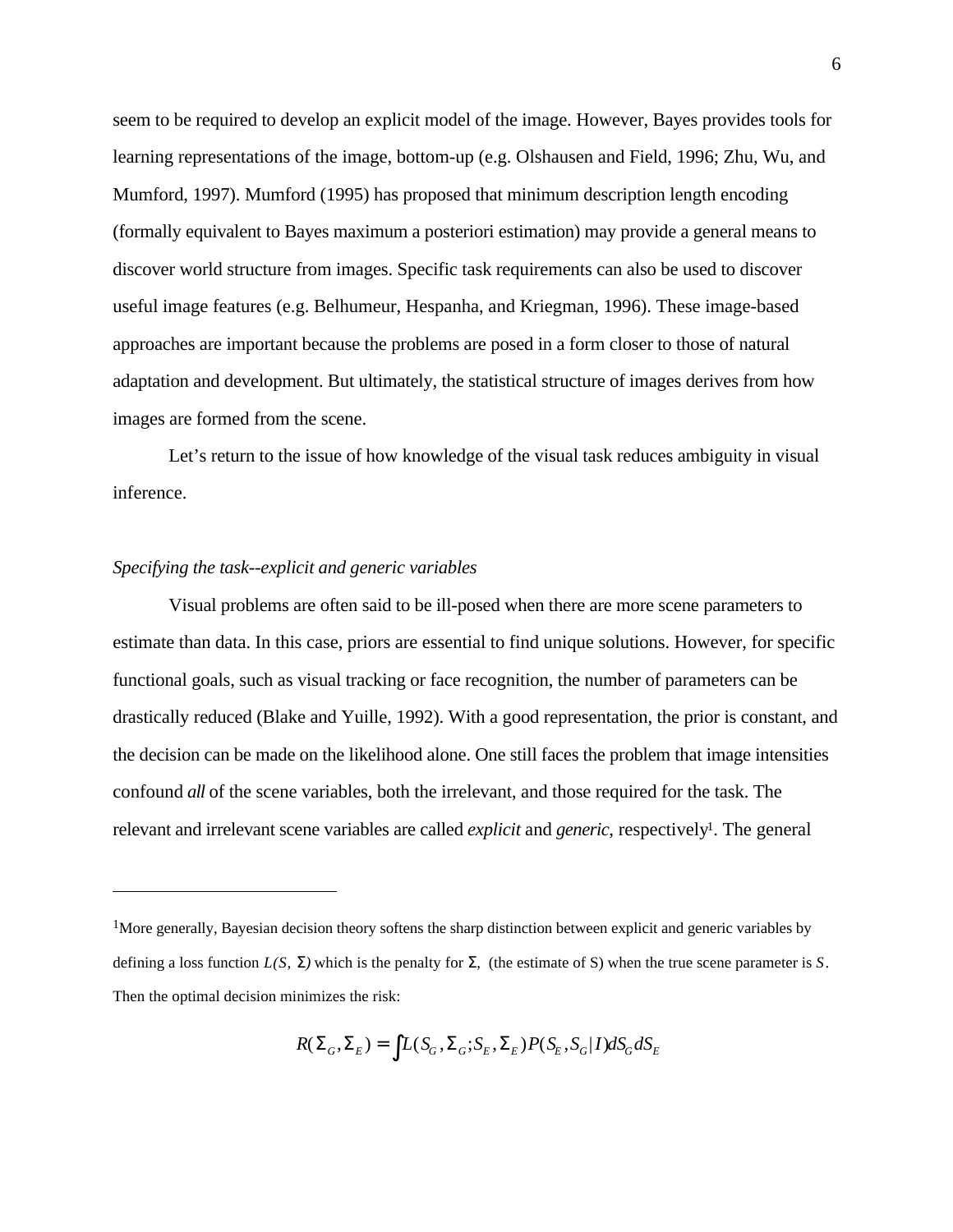idea is that different visual tasks require a more explicit or precise representation of some scene parameters than others (Brainard and Freeman, 1994; Freeman, 1994; Yuille and Bülthoff, 1996; Figure 1, upper box). For example, object recognition relies on an estimation of shape, with viewpoint discounted (Section 3). But discounting is *not* ignoring, and one would like estimates of the scene which are insensitive to the generic variables. In fact, with certain assumptions, finding the most likely estimate of the posterior distribution of the explicit variable has an appealing intuitive interpretation (Freeman, 1994): *perception's model of the image should be robust over variations in generic variables* . This is a generalization of the generic view principle (Lowe, 1985; Nakayama and Shimojo, 1992), and follows from statistical decision theory. Note that as stated, a literal implementation would be top-down, because it would require measuring variations in the image domain. Section 2 shows how specifying depth and illumination direction as explicit and generic variables, respectively, reduces ambiguity in depth-from-shadows.

The posterior distribution defines the visual information available, but one still has to extract estimates and decisions according to some criteria. In Section 2, we estimate depth from shadows by picking the most probable value of the posterior probability. A visual task can also be a simple decision, which makes for good psychophysics. In Section 3, we ask humans and a statistically ideal observer to get the maximum percent correct answers to the question: "Is this right object?"

where the subscripts E and G indicate explicit and generic variables. With a loss function,  $-$  ( $E - S_E$ ), where the cost to errors in the generic variable is constant, minimizing risk is equivalent to marginalizing the posterior with respect to the generic variable, and choosing the maximum of the posterior:

 $\overline{a}$ 

$$
P(S_E|I) = P(S_G, S_E|I)dS_G
$$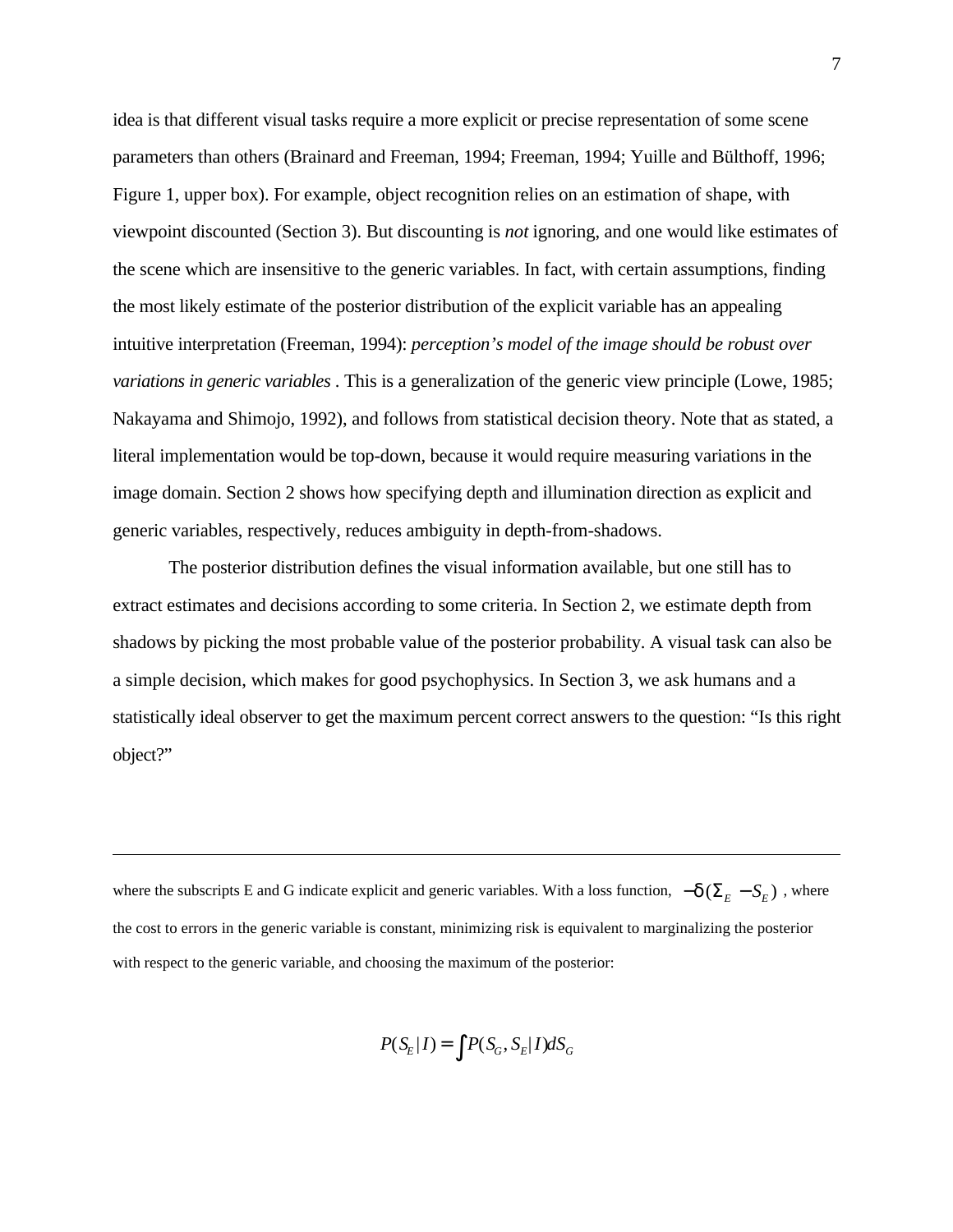#### *The importance of vision as Bayesian inference*

The virtue of the Bayesian framework is that it requires one to describe all the assumptions which constrain the visual inference. Although a Bayesian analysis prescribes the constraints, it doesn't say how these should be embedded in visual mechanisms. It can, however, provide hints.

The rationale for using the Bayesian inversion of the posterior probability is that it is usually easier to specify the image rendering constraint, than the inverse visual inference problem. In other words, it is easier for the theoretician to write down the likelihood function which says how image information is determined from the scene, than the reverse. But does Bayes suggest more than a theoretical convenience? It has been argued that the inherent confounding of diverse scene causes in natural patterns, including images, necessitates analysis-by-synthesis through a generative model which tests top-down predictions of the input. One commonly discussed explanation for the pattern of back-projections between cortical areas is that these connections enable the expression of unresolved high-level hypotheses in the language of an earlier level (Mumford, 1994; Dayan, 1994). This expression can then be tested with respect to the incoming data at the earlier level. Thus, domain-specific models in memory can be manipulated to check for fits to the incoming data in ways that are difficult bottom-up. We return to this issue below in the discussion of human object recognition mechanisms.

#### *Applying the statistical inference approach to high-level vision*

We have seen that characterizing the statistical requirements for reliable visual inferences is a complex problem, because it requires modeling the signals the world is sending about object shape, material, and location, the way in which the signals get "muddled" in the form of an image, as well as the optimal means to decode this image. Solving these problems using Bayes methods for general purpose vision is not yet feasible. Practical applications to high-level human vision require: 1) a judicious approximation of a natural visual task and qualitative analysis of natural constraints; or 2) designing a computable psychophysical task, an approach with a successful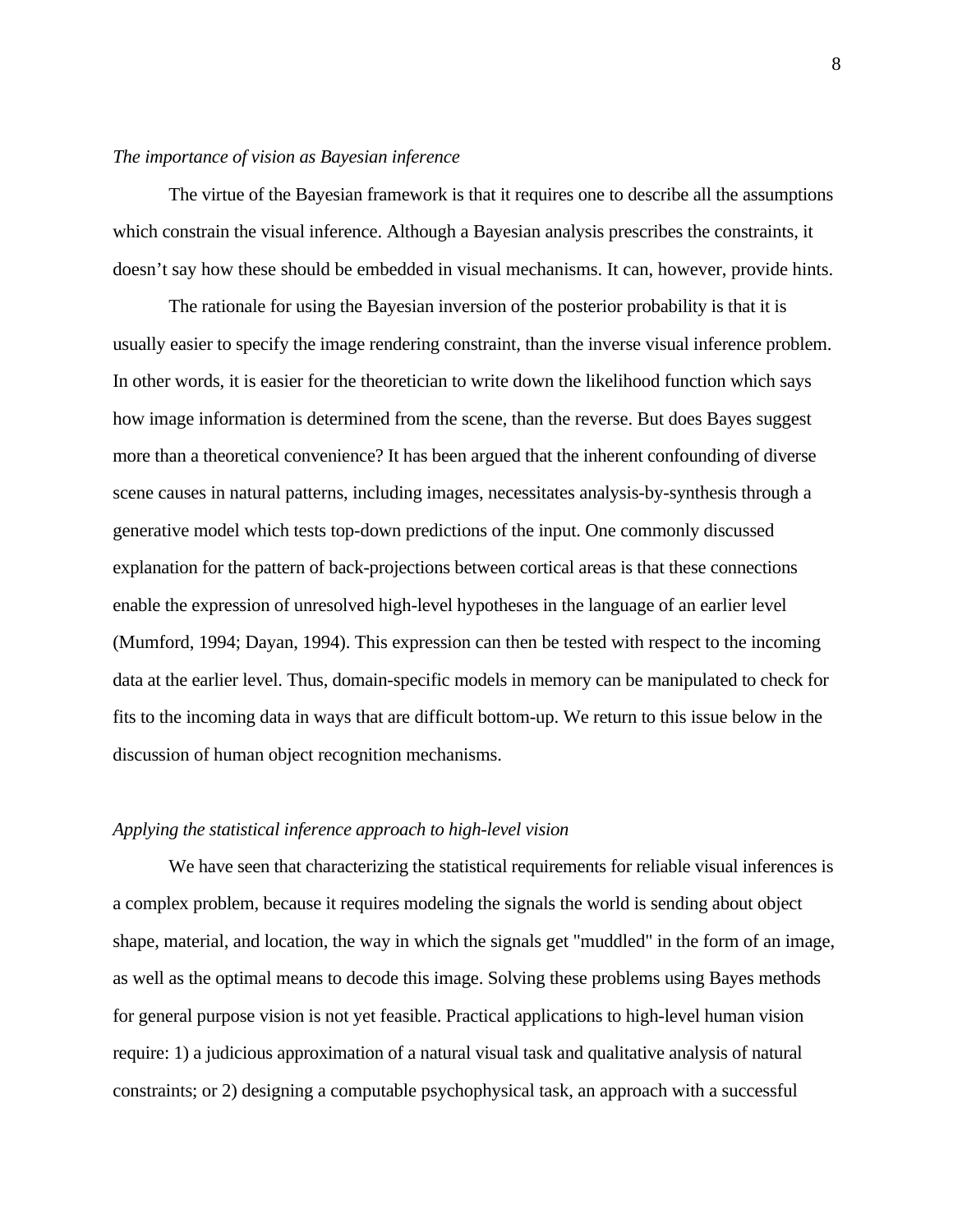history in studies of early visual mechanisms (e.g. (Barlow, 1962; Geisler, 1989; Knill, in press; Pelli, 1990; Schrater, Knill, and Simoncelli, accepted pending revisions), and recent applications to the high-level visual tasks of reading (Legge, Klitz, and Tjan, 1997) and object recognition (Tjan et al., 1995).

Section 2 describes a qualitative analysis of depth-from-cast-shadows, a problem in spatial layout where resolving ambiguity in edge identity is particularly crucial (Knill, Kersten, and Mamassian, 1995). Realistic computer graphics allows the approximation of natural complexity, while retaining sufficient simplicity to analyze the image ambiguities and identify natural constraints. Section 3 describes an investigation of the problem of viewpoint variation in object recognition, where the second approach, often called *ideal observer* analysis, is adopted (Liu and Kersten, in press; Liu, Knill, and Kersten, 1995). A key issue is how recognition overcomes the geometrical problem of projection. Ideal observer analysis provides a rigorous means to normalize human performance with respect to the informational limits imposed by the task itself, and thereby draw firm conclusions about the underlying mechanisms.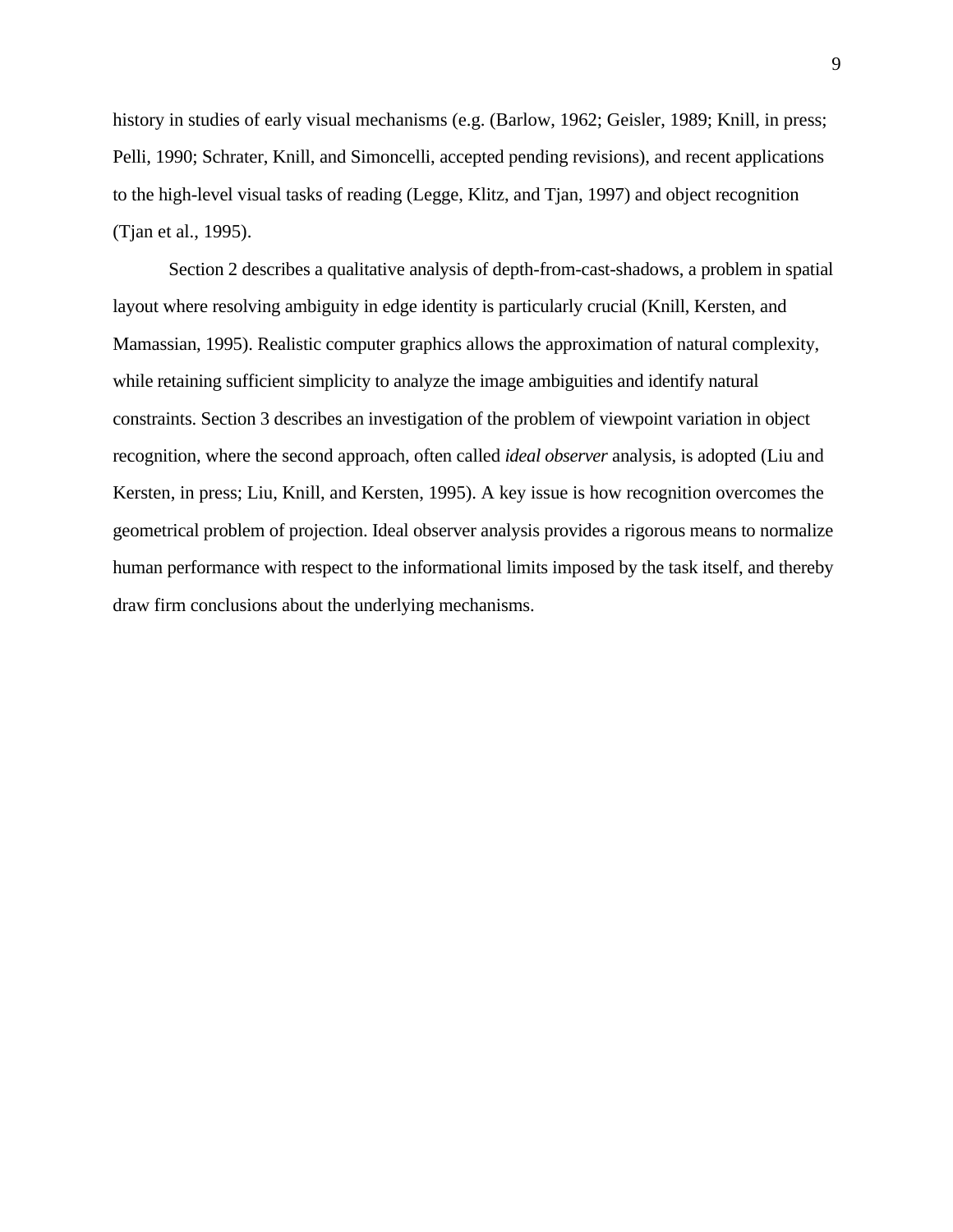# *2. Depth-from-cast shadows: Qualitative analysis of constraints*

One can list well over a dozen cues to depth, including stereo disparity, motion parallax, and the pictorial cues. One of the pictorial cues, depth-from-cast-shadows is particularly interesting because it is surprisingly strong, and seems to involve a complex set of inferences (Kersten et al., 1996; Kersten, Mamassian, and Knill, 1997). To investigate depth-from-shadows, Kersten et al. (1996) made a movie of a square in front of a stationary checkerboard illuminated with an extended light source (Figure 4, top panel). The central square was fixed in the image, and the only movement was that of a shadow translating diagonally away and back to the square. Despite the lack of any image motion of the square, observers report an initial strong perception of the square moving in depth. The computer animation looks realistic and the perceptual interpretation unique, yet the image data have significant ambiguities of material and depth (Figure 5), and of light source motion and direction (Figure 6). This simple percept involves a range of decisions across several levels of abstraction. Let's consider in turn inferences of: context, motion event, image region categorization, and depth parameter estimation.

(1) A key question of context is : Which of the objects or viewer provides the frame of reference with which to interpret the locations of the other object(s)? Viewpoint should be generic for deciding whether the square is headed away from the checkerboard, but explicit if the task is to reach to the square. The central square, not the background, appears to move. Relative size, enclosure, and occlusion information in the image may all provide support for the decision that the checkerboard provides a stationary frame of reference. The decision that the background is opaque (see Figure 5) must involve a prior default on material, because the same image could have resulted from a transparent background and opaque "shadow"--a percept which can be seen given training (Kersten et al., 1992).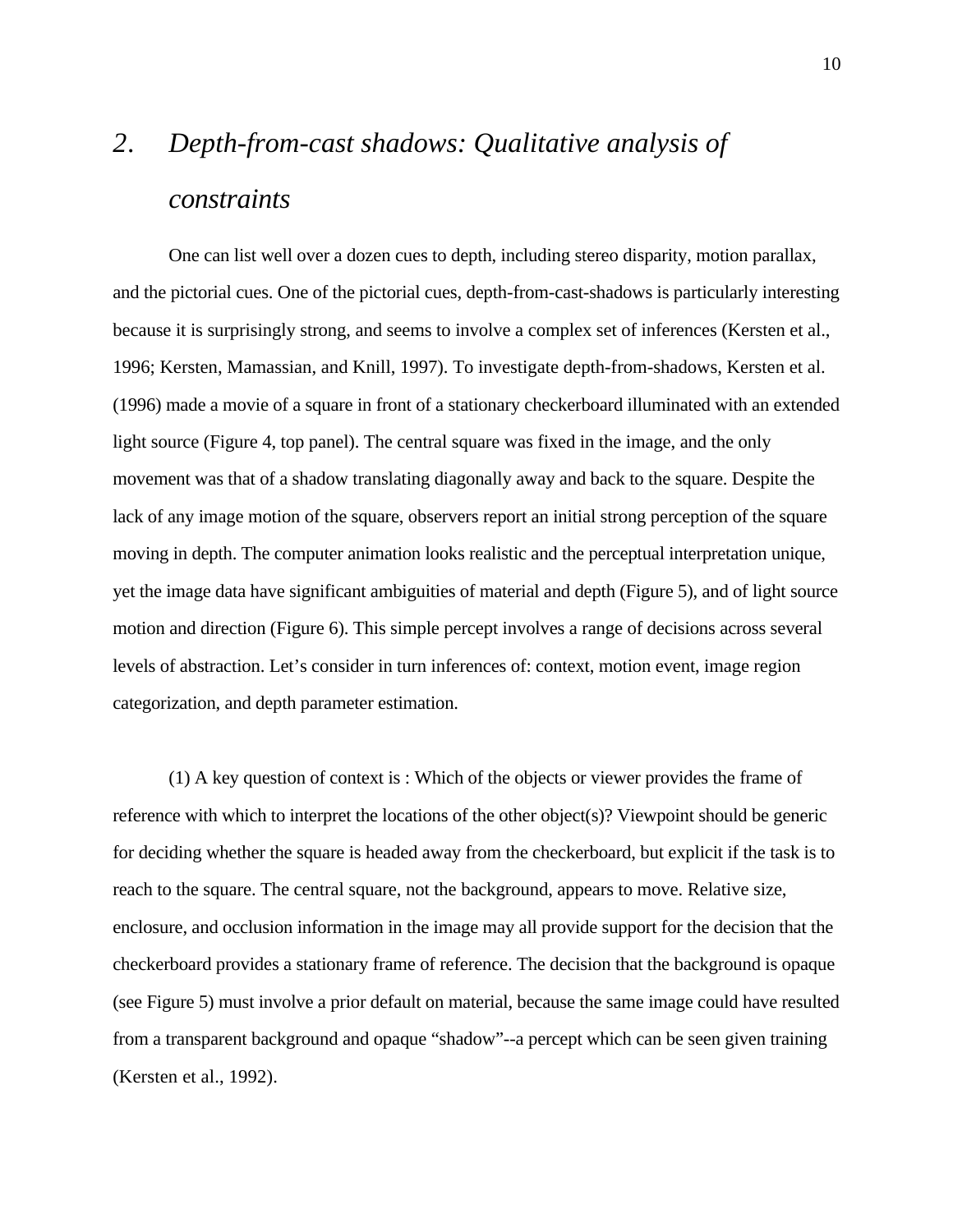(2) At some level, an object-shadow "event" must be identified. This could involve combining independent identifications of surface and shadow image regions, or using global image information. Other experiments suggest that characteristic correlated motion, an image formation constraint, may be a global diagnostic for a moving object-shadow pair (Kersten, Mamassian, and Knill, 1997). For moving objects, the linkage between the object and its shadow is strongly constrained by a prior assumption that light sources usually don't move. The assumption that light sources are usually from above accounts for the finding that shadows above the object are less effective than those below (Figure 4)--an assumption well-known for shape-from-shading (Gibson, 1950).

(3) Computing relative depth depends on either an explicit or implicit categorization of image regions as: opaque surface, transparent surface or shadowed surface. A particularly diagnostic cue for motion in depth, is the changing fuzziness of the penumbra caused by an extended light source. This was the most effective condition in Figure 4. Such a local image measurement has less ambiguity with other scene causes (e.g. it is likely to be confused with a material change, although it could result from surface edge motion out of the depth-of-field range, or a spreading stain). This cue is also robust over viewpoint, and a large range of types of illumination. In contrast, the sharp shadow is often seen as a transparent surface--a decision also supported by local transparency constraints at X-junctions (Metelli, 1975). Physically unnatural light "shadows" violate local transparency constraints consistent with shadows, and lead to less effective apparent motion (Kersten, Mamassian, and Knill, 1997). Occlusion of the shadow by the object is a potentially important constraint for determining which patch of the object-shadow pair is the shadow; however, occlusion isn't necessary for depth-from-cast-shadows.

Local cues supporting a shadow hypothesis have to be weighed against the conflicting cues regarding motion in depth. Size change and velocity in the image are both zero, indicating no motion in depth. This is a consequence of viewpoint being a generic variable--the alternative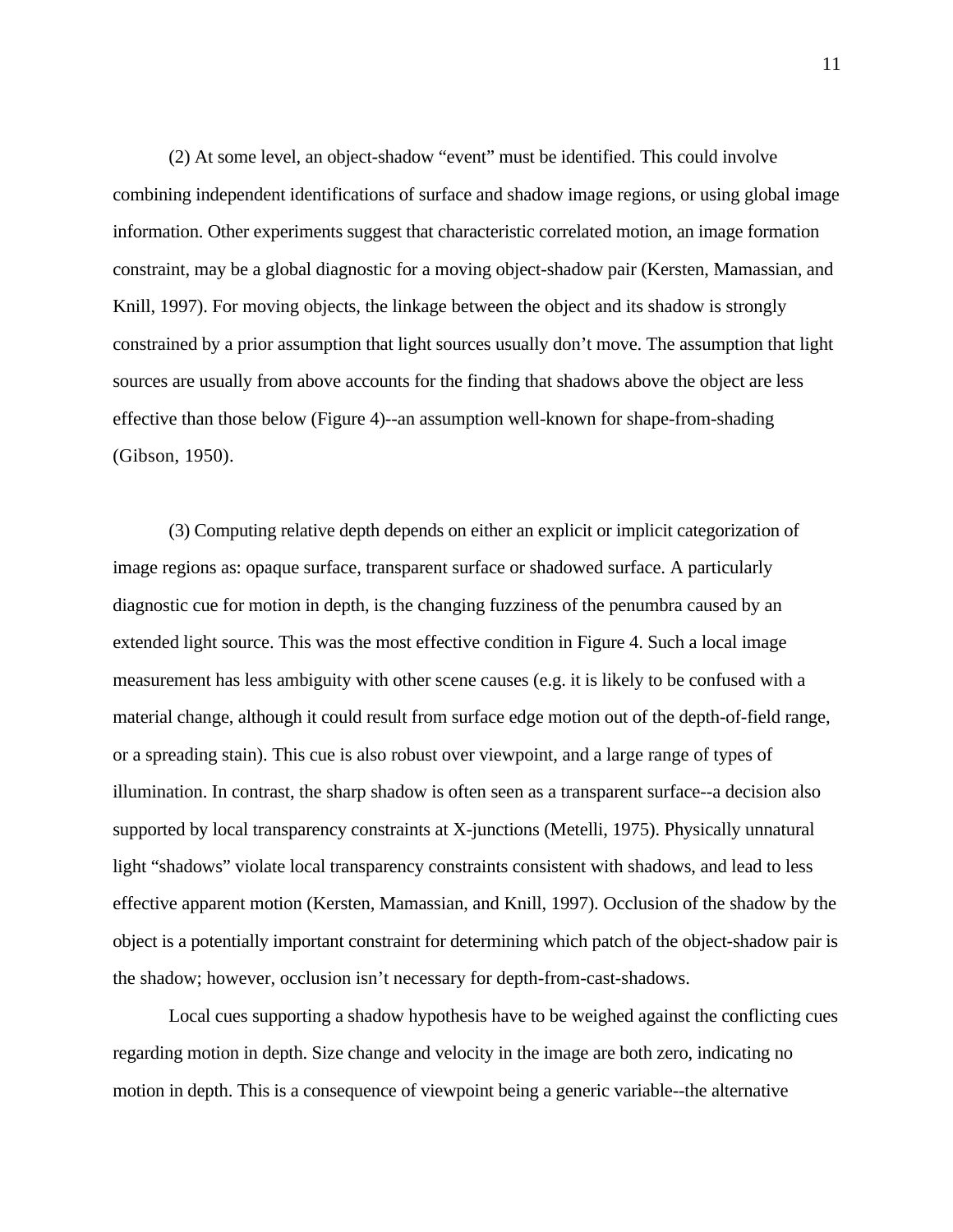interpretation is of a square moving directly along the line of sight; but this is normally ruled out because small changes in viewpoint would produce large changes in the image. The fact that depth change with shadow motion is seen is evidence of a strong prior stationary light source constraint.

(4) A visual estimation can be made as to the square's location or velocity from the measured shadow location or velocity. Suppose the object-shadow pair is detected, the shadow identified and localized to the background surface. The stationary light source assumption would resolve ambiguity regarding motion in depth. But what about the stationary case? Where is the light source?

#### *The visual task constrains an estimate of relative depth: robustness with respect to generic variables*

Consider the simple geometric ambiguity illustrated in Figure 6. The measured displacement, x, between the image of an object and its shadow can be caused by an infinite number of combinations of object distance, z, and light source direction, :

$$
x = z \tan(\ )
$$

An additional constraint is required to estimate z from x. One could try to measure (or make up) a prior on the light direction that would produce a unique estimate of z. But the task itself provides a sufficient constraint to uniquely estimate z. Assume that the explicit variable is relative depth z, and the generic variable is light source direction, α. By differentiating the above geometric constraint on object, shadow, and light source parameters, we have:

$$
x = \frac{x^2 + z^2}{z}
$$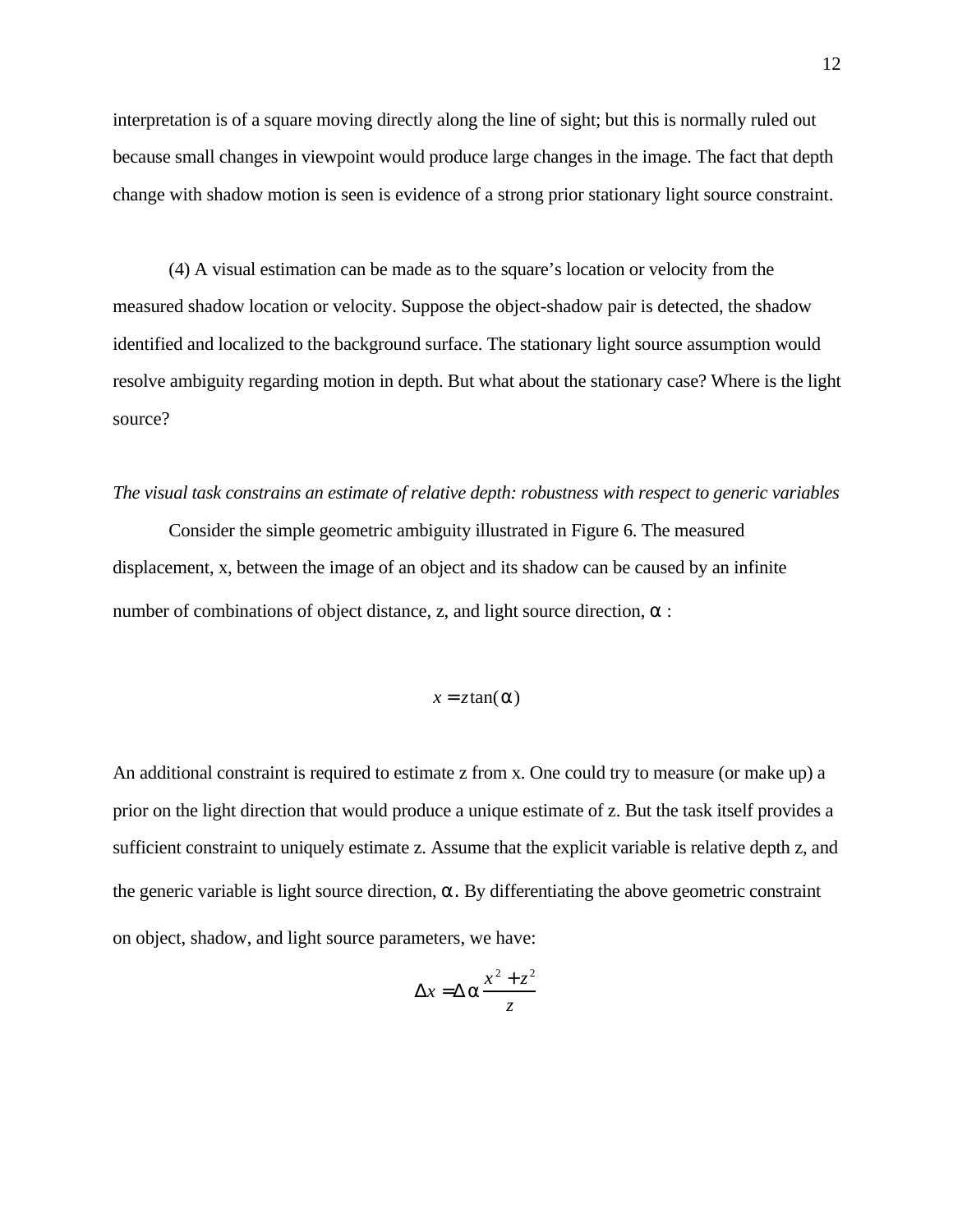For a given variation  $\blacksquare$ , the minimum change in x would occur for z=x. Perception's estimate of shadow displacement is most robust to variations in light direction for relative depths equal to the displacement, i.e. equivalent to assuming the light is at 45 degrees<sup>2</sup>.

 $\overline{a}$ 

$$
p(z|x) = \begin{cases} \n\lambda & \lambda \\ \np(z, \, |x) \, d & \lambda \\ \n-\lambda & \lambda \n\end{cases} \quad (x - z \tan(\lambda)) \, d = \frac{z}{x^2 + z^2}, \qquad 0 \quad z \quad z_{\text{max}}
$$

<sup>&</sup>lt;sup>2</sup>Assuming no image noise and a uniform distribution for z and ., the mode of  $p(z|x)$  is also z=x. Marginalize over the generic variable :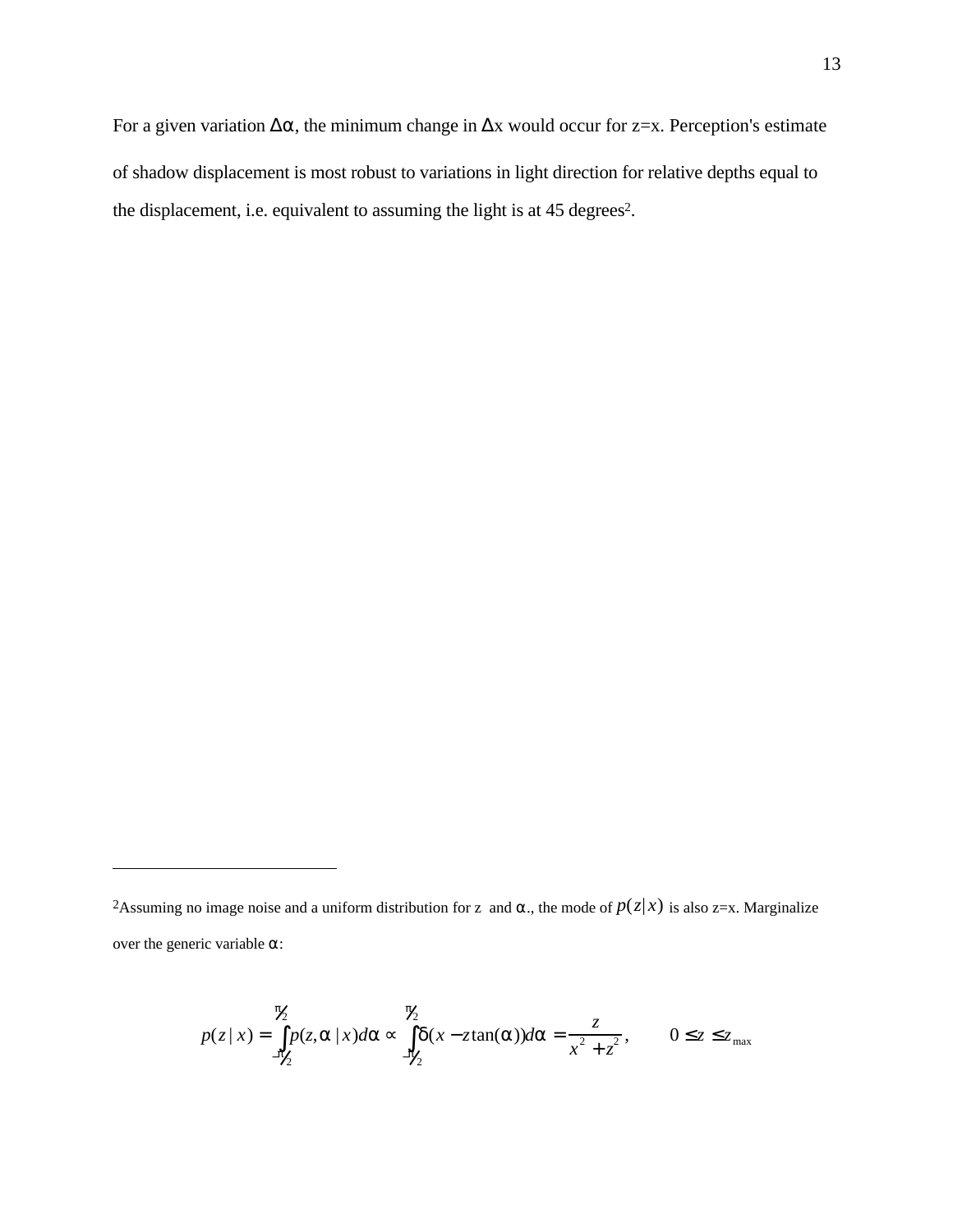# *3. Viewpoint compensation in 3D object recognition: Ideal observer analysis*

A basic component of 3D object recognition is a process that verifies matches between the input stimulus and stored object representations in memory. The problem is that the images of a single object are enormously variable, depending on viewpoint, among other factors. The visual system must somehow compensate for such variations in order to identify an object as the same when seen from another viewpoint. There has been recent debate regarding the nature of these stored representations and the mechanisms which test for a match. On the one hand, certain object properties such as edge straightness are preserved in the image over viewpoint changes, suggesting that the early extraction of such features could be used fairly directly (Biederman, 1987; Hummel and Biederman, 1992). On the other hand, computer vision has shown the difficulties in extracting features such as edges from natural images. Further, the experimental observation that familiar views of an object are processed more effectively than unfamiliar views suggests that the memory of an object may be closely tied to images previously seen of that object (Bülthoff and Edelman, 1992; Tarr and Bülthoff, 1995).

How does the visual system compensate for image variations in size, position, and rotation in depth produced by an object? One can devise schemes to allow for variations in scale and position through feedforward mechanisms (Ullman, 1996). Neurons insensitive to object scale and position have been found in inferotemporal cortex of monkeys (Logothetis et al., 1994). Allowing for rotations in depth, however, seems more problematic because depth information is lost in the 2D projection, so one doesn't know how to transform the image to allow for these rotations. Let's consider two cases that differ in the degree to which 3D information is involved in a test for a match.

Suppose that an object is represented as a collection of independent 2D images or views in memory. These views have, through experience, come to be associated with each other, and have a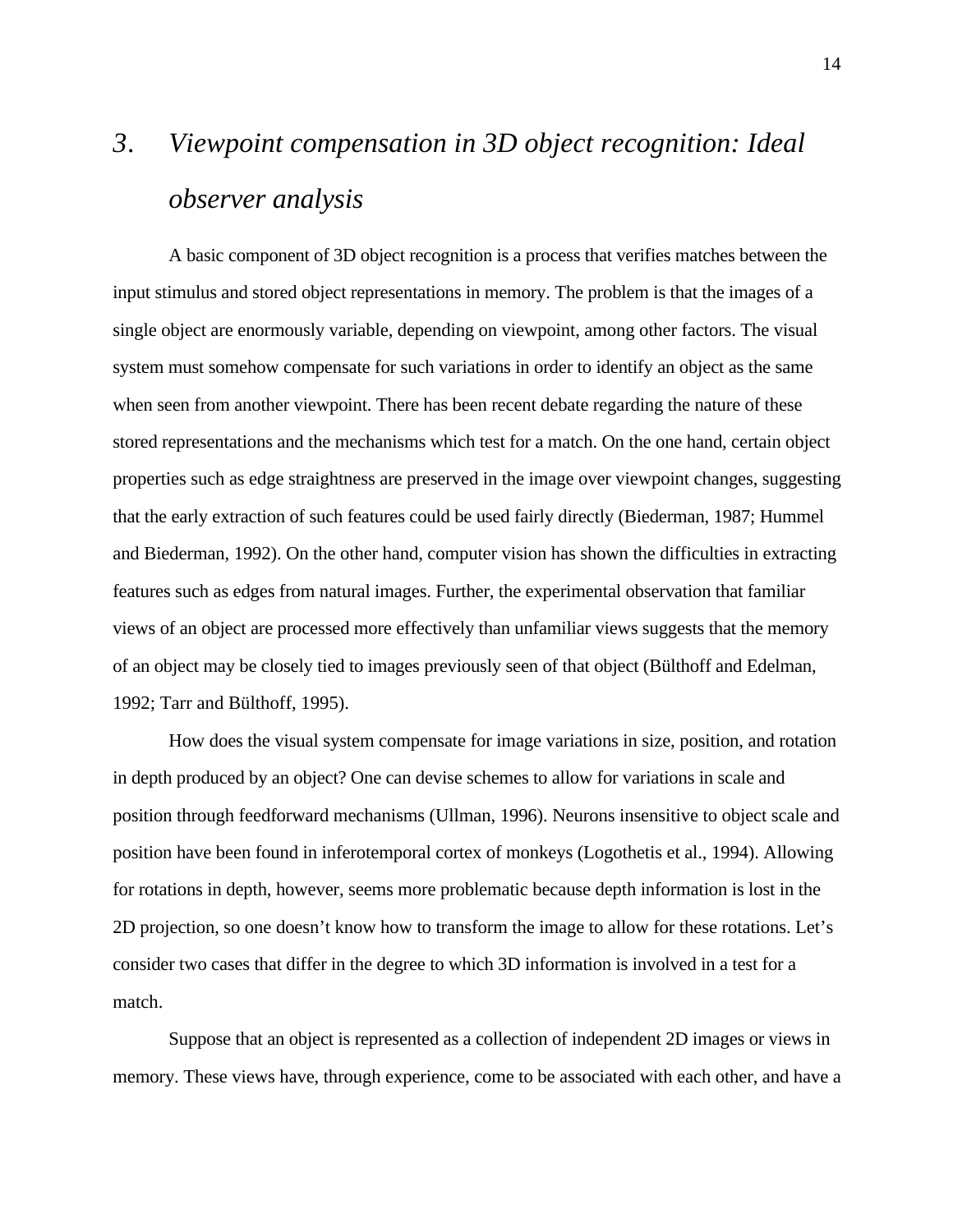common label. In order to recognize a novel view, similarity is measured independently between this novel view and each of the familiar views. The combination of the measurements determines if the novel view should be recognized or rejected. Although the measure of similarity has some flexibility, the crucial point is that recognition can be achieved with 2D manipulations of the images without reconstructing the 3D structure of the object either explicitly or implicitly (Bülthoff and Edelman, 1992; Poggio and Edelman, 1990). Below we describe a smarter version of such a model for human vision (the 2D/2D observer), which in addition allows for possible rotations in 2D for each template view.

Contrast this with a second case in which there is a candidate 3D object model in memory. Then the appropriate transformation could be applied to the model in memory, and thus compensate for rotations in depth in order to test for a match. Imagine two sub-cases. The most straightforward identification scheme verifies a match by translating, scaling, and rotating an explicit 3D model of the object in memory, projecting the result in a 2D image space, and then using a measure of similarity to test for a satisfactory match with the 2D input (Basri and Weinshall, 1996). The statistically optimal version of this model is called a 3D/2D ideal observer (Liu, Knill, and Kersten, 1995). Despite its intuitive simplicity, a straightforward implementation is computationally unrealistic even for simple objects--the space of transformations is just too big. However, a clever shortcut was discovered by Ullman and Basri (1991)--with as few as two views one could carry out the verification process by checking the linear dependence of the input image on the two stored views.

Liu, Knill and Kersten (1995) devised a 3D object discrimination task for which they could calculate ideal performance for the 2D/2D and 3D/2D classes of observers. By comparing human with ideal performance, they were able factor out limitations imposed by the task itself, and thereby investigate how the human visual system compensates for viewpoint change.

Their object world was simple: Five randomly placed vertices (3D points) were connected by four straight cylinders of uniform diameter, making 3D wire prototype objects that looked like bent paper-clips. A pair of objects was generated from a prototype by adding independent 3D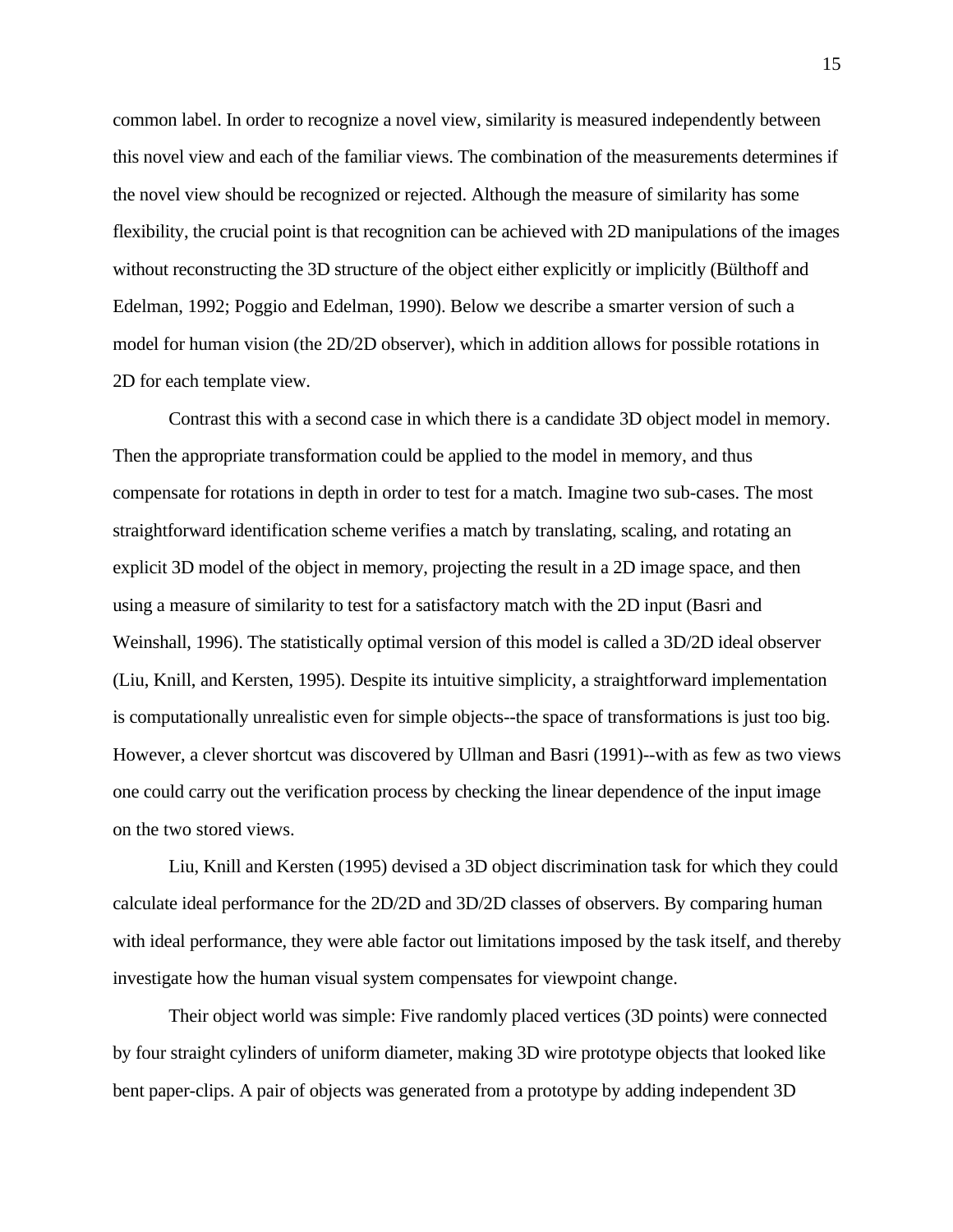positional Gaussian noise at the vertex points. One object is called the target, whose Gaussian noise has a fixed variance. The other is called the distractor, whose variance is always larger. In the test phase (see below), the novel views of an object could have any orientation in space--i.e., the prior distribution on rotations in 3D was uniform. The 3D/2D observer has complete knowledge of the target object and task. Prior knowledge of the target object is given in the form of 11 views to the 2D/2D observer, and to the human observers through training.

In contrast to the analysis of depth-from-cast-shadows, the task requirements for the ideal and human observers are precisely specified. Optimal recognition performance is based on the shape of the object defined by the image vertex positions (explicit variables), with viewpoint variables as generic. The task is summarized in Figure 7. Both the human and ideal observers must choose from the two images an object that is more similar (in Euclidean distance) of the feature points to the prototype object.

#### *3D/2D ideal observer*

Let's formalize the inference constraints for the 3D/2D ideal observer. Occlusion can be neglected because the vertex feature points for wire objects are visible from almost all viewing angles. Further, because the vertices are connected, one knows how to order the vertices when comparing stimulus to memory. The visual decision is based on a representation of the objects and images in terms of 15 and 10 dimensional vector vertex locations, respectively.

The 3D/2D ideal observer matches the stimulus image against all possible views of a known prototype object. By definition, the ideal's image rendering model is:

$$
\mathbf{I} = F(\mathbf{O}) + \mathbf{N}_p
$$

where **I** and **O** are representations of the 2D vertex positions of the 2D image, and 3D vertex positions of the object, respectively.  $F(\cdot)$  represents the combined effects of an unknown viewpoint transformation in 3D (represented by a three-component vector ), followed by orthographic projection.  $N_p$  is the positional noise of the projected vertex positions. An ideal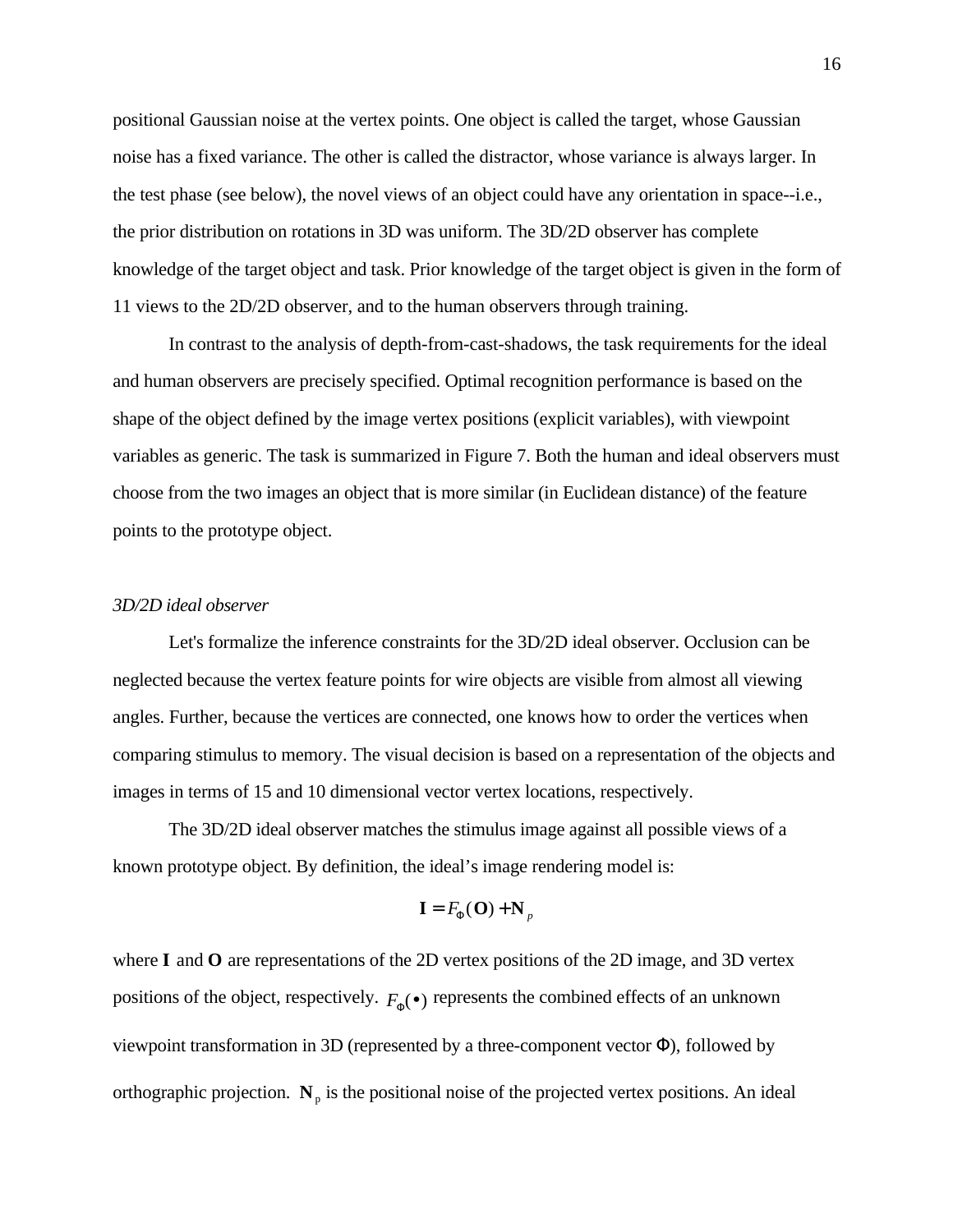observer which can only detect the 2D vertex positions in a stimulus image, but has a full 3D model of the prototype would estimate the probability of obtaining image  $\mathbf{I}_k$  from the target (smaller noise variance) by integrating out the generic viewpoint variables to obtain the probability of  $\mathbf{I}_k$ :

$$
p_t(\mathbf{I}_k) = p(\mathbf{N}_p = \mathbf{I} - F(\mathbf{O}))p(\mathbf{I})d
$$

To achieve the maximum average percent correct, the ideal observer chooses the image  $(k=1 \text{ or } 2)$ with the bigger value of  $p_t(\mathbf{I}_k)$ .

The essence of the 3D/2D ideal observer is that it has an exact model of the 3D object, **O**, in memory, as well as precise knowledge of how such an object in the world could be transformed into an image, **I**. This transformation includes the unknown generic variables of rotation. A key component in the ideal calculation is a measurement of similarity, which because the noise is Gaussian is given by:  $\left|I - F(T_i)\right|^2$ . In theory, a straightforward implementation of the probability calculation would involve manipulations in a 3D object space followed by back-projection of the model into image space to measure the similarity. (Again, because of the large transformation space, this calculation isn't feasible; see Liu, Knill, and Kersten, 1995 for an approximation). The 2D/2D observer (below) is an alternative way of measuring similarity which relies on manipulations that can, in principle, be done entirely in a 2D image space. It's efficiency is less than the 3D/2D observer's, but can it account for human performance?

#### *The 2D/2D observer*

In the experimental task, an observer sees 11 distinct views of the object--familiar views from which a 3D/2D observer could in theory construct its 3D object model, **O** (11 is more than enough to do this). Suppose, however, that there was no mechanism to construct such a model, and the recognition system had to rely on making matches of the 11 familiar views in memory to the stimulus image. Further, suppose it had available rigid rotations in the 2D plane to compensate as best it could for the normal image variations that arise through 3D rotations. This 2D/2D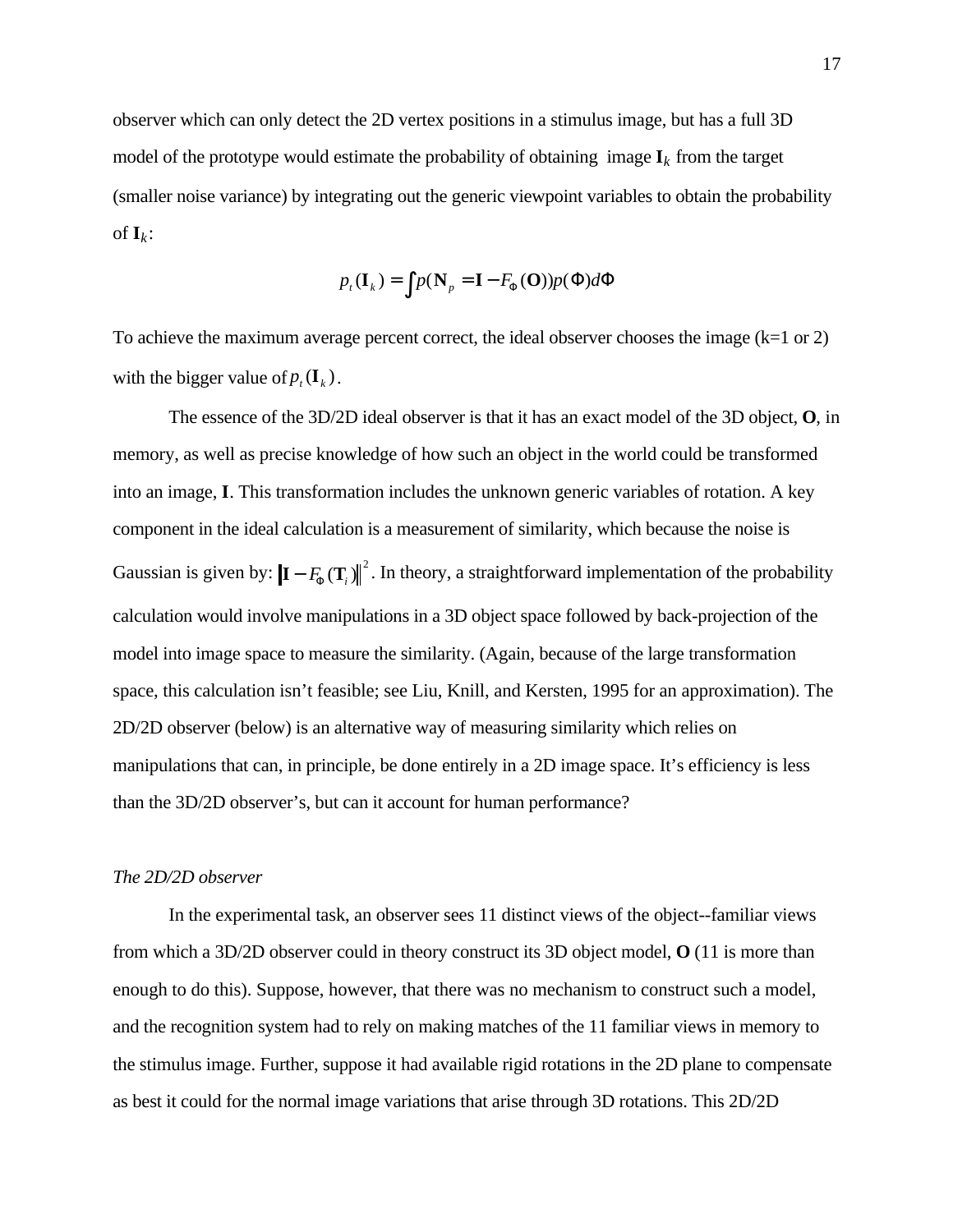observer has the wrong image rendering model. Yet it does its best by optimally combining information from stored multiple views under the constraint of being limited to 2D rigid transformations specified by a rotation matrix, R .

Let **I** represent the coordinates of the vertices in a stimulus image, and  $T = \{T_1, T_2, \ldots, T_n\}$ **T**<sub>11</sub>} represent the 11 prototype templates. Now  $p_t$ (**I**) is given by:

$$
p_{t}(\mathbf{I}) = \int_{i=1}^{11/2} [p(\mathbf{I} - R_{i}(\mathbf{T}_{i}))p(R_{i}(\mathbf{T}_{i}))d]
$$

where  $p(\mathbf{I} | R(\mathbf{T}_i))$  is the probability that **I** was generated by adding noise to template  $\mathbf{T}_i$  at 2D rotation angle  $\therefore$  The prior probability,  $p(R(T_i))$  is constant  $(=1/2)$  3. Because a rotation of the model (*R* ( $\mathbf{T}_i$ )) is equivalent to an inverse rotation of the image ( $R^{-1}(\mathbf{I})$ ) for the 2D/2D observer, variation over viewpoint can be compensated for either by feedforward, or back-projection.

#### *Human performance*

 $\overline{a}$ 

Figure 8 shows human performance relative to the 3D/2D and 2D/2D observers, for decisions based on both familiar and novel views. Performance is measured in terms of statistical efficiency<sup>4</sup>. The 3D/2D efficiency factors out the limits to performance imposed by the task itself, independent of any algorithm used to compute decisions. The 2D/2D efficiencies are expressed in the same units.

First note that 3D/2D efficiencies are not 100%. There are two main sources of inefficiency for humans: intrinsic noise, and an inappropriate transformation process. If the only problem was some internal uncertainty added to the artificially introduced positional noise, then the efficiencies

4 Statistical efficiency is defined as the ratio of the number of data samples the ideal requires to the number the human observer requires for an identical level of performance (e.g. same percent correct; see Liu, Knill, and Kersten, 1995).

<sup>3</sup> The actual calculation was slightly more complicated to allow for uncertainty as to which vertex was first.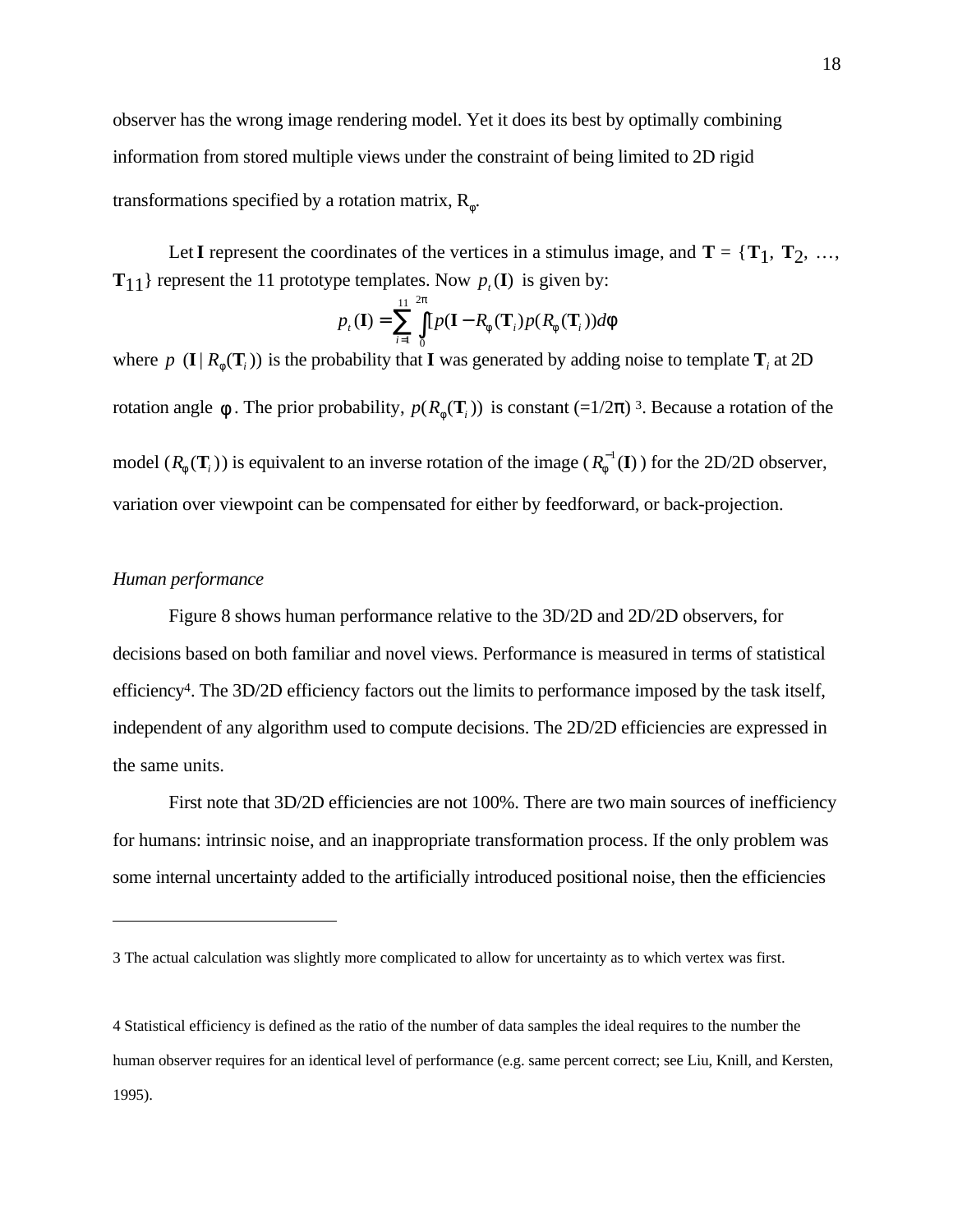for both familiar and novel views would be the same. The fact that novel views are dealt with less efficiently is consistent with theories of recognition that assume the visual memory for an object is closely tied to its stored familiar views.

The 2D/2D observer is a precise definition of one such view-dependent model. But now note that the statistical efficiencies for novel views are too high. In fact, efficiencies over 100% means that any implementation which verifies matches using remembered templates and rigid image manipulations can be excluded as a model for human performance.

These results show that human recognition uses a much "dumber" view-compensation mechanism than the 3D/2D ideal observer, but a "smarter" one than an independent comparison with stored views. One candidate smarter model would be to allow for 2D affine transformations that include translation, rotation, scale, and skew adjustments in the image domain. Recent work suggests that even this kind of view compensation is not sufficient to account for performance in this experiment (Liu and Kersten, in press).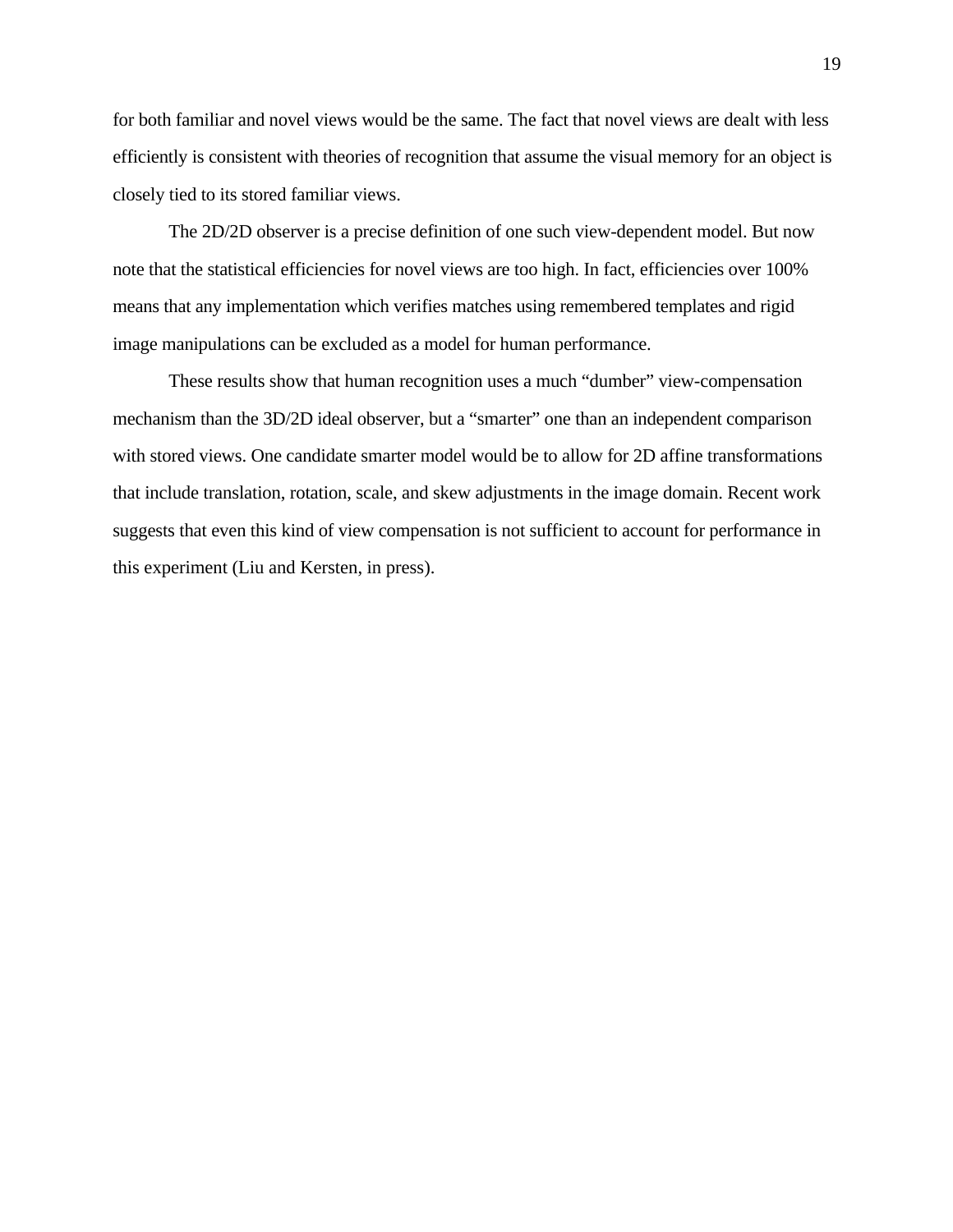# *4. Conclusions*

We have seen how two quite different high-level visual functions, perception of depth and object recognition, can be investigated within the common framework of statistical inference. The perception of depth-from-cast-shadows involves a remarkable synthesis of default prior assumptions on material and lighting, local image cues and global constraints. We've considered just one of over a dozen sources of information for depth. A quantitative computational model for the perception of spatial layout is an important challenge for future vision research.

A key problem in 3D object recognition is understanding how the brain compensates for variations in viewpoint. By designing a relatively simple visual task for which the optimal inference is computable, one can pit human and ideal observers against each other in the same task. While the computational formulations can be demanding, ideal observer analysis has the potential to rigorously test well-defined models of human high-level functions. Statistical efficiency normalizes performance with respect to the information in the task, with remaining differences diagnostic of processing mechanisms of the visual brain. This research has shown that independent comparisons of images to templates in memory cannot account for human viewpoint compensation, even with some flexibility (via 2D rigid transformations) allowed in the matching process.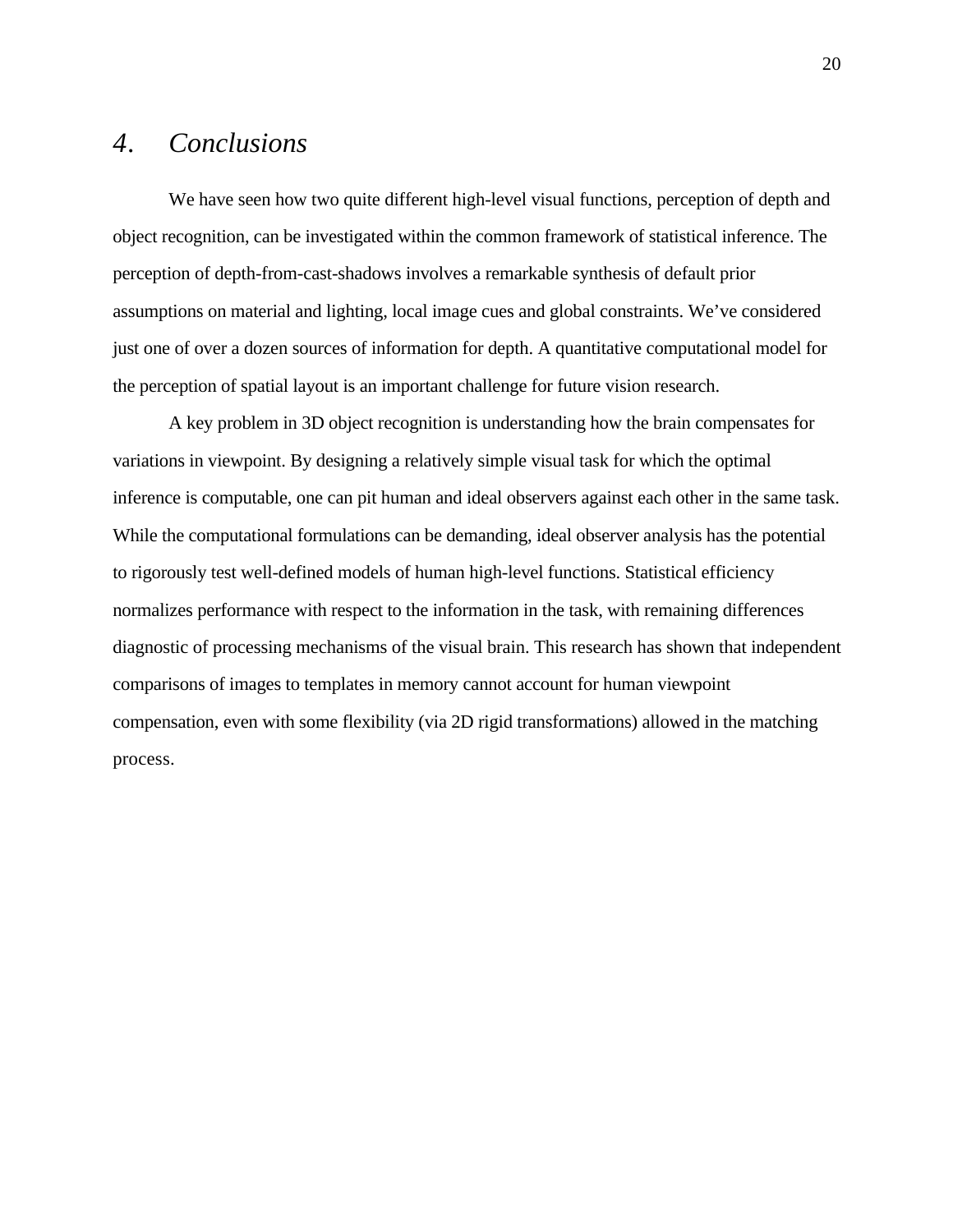### ACKNOWLEDGMENTS

The author's research is supported by the National Science Foundation (SBR-9631682) and the National Institutes of Health (RO1 EY11507-001). I also thank Zili Liu, Cindee Madison, Paul Schrater, and Brian Stankiewicz for their help.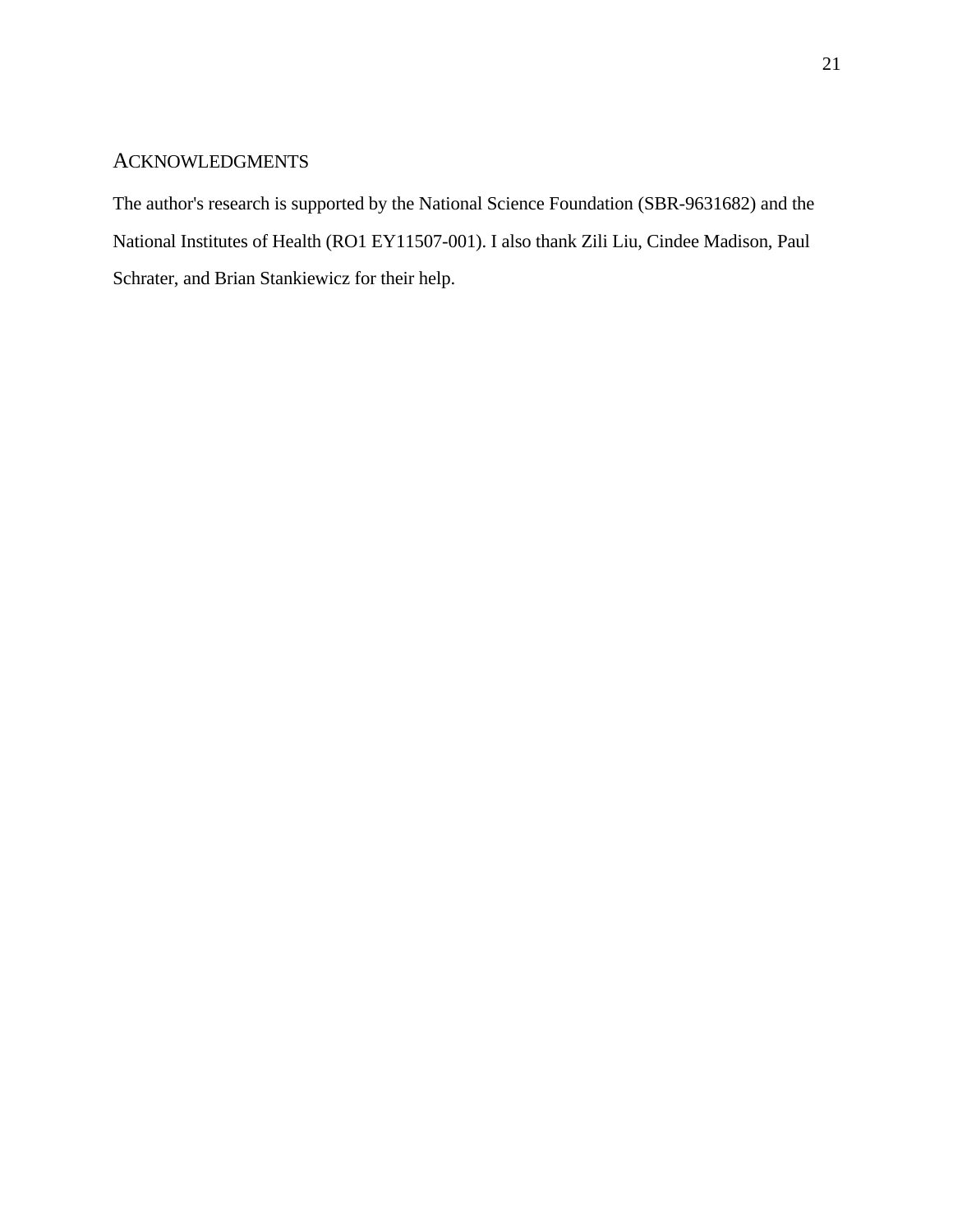#### FIGURE LEGENDS

Figure 1. Constraints on visual inference. Information about object shape, articulation, material, illumination, and viewpoint is encrypted in the image through rendering and projection. Diverse visual tasks depend on estimates of these scene variables. Some scene variable estimates are more important for some tasks than others. The important variables for a task are the *explicit* variables. Variables to be discounted are referred to as *generic*. For example, it is commonly assumed that shape, but not viewpoint, illumination or material, should be estimated explicitly for basic-level recognition (i.e. deciding whether an image is that of a dog, rather than a particular dog, "Snuggles"). Viewpoint and illumination are generic variables for object recognition at all levels. Hypothesized explicit variables are indicated in parentheses for various visual tasks (top box). The visual task, the nature of the projection of the scene onto the image, and the scene structure probabilities characterize the knowledge required for decoding image data.

Figure 2. Local contour constraints determine a global percept. Consider the upper left panel. The picture is usually seen as the overlapping profiles of two simians. This interpretation depends on how the four lines meeting at the two "X-junctions" are grouped. A local constraint of colinearity groups the X-junction into two crossing straight lines which is consistent with the simian percept. If the two halves are separated down the middle (lower left panel), one can easily see the other interpretation of two homo sapiens. Local constraints on transparency also affect how the contours are grouped (two right panels).

Figure 3. A measurement of a local change of image intensity, illustrated by the elliptical patch in the upper left, is highly ambiguous as to what in the scene caused it. A change in material, depth, surface orientation, specularity, or shadow can create the same local oriented intensity change, up to a spatial scale factor. (Adapted from Kersten, 1997).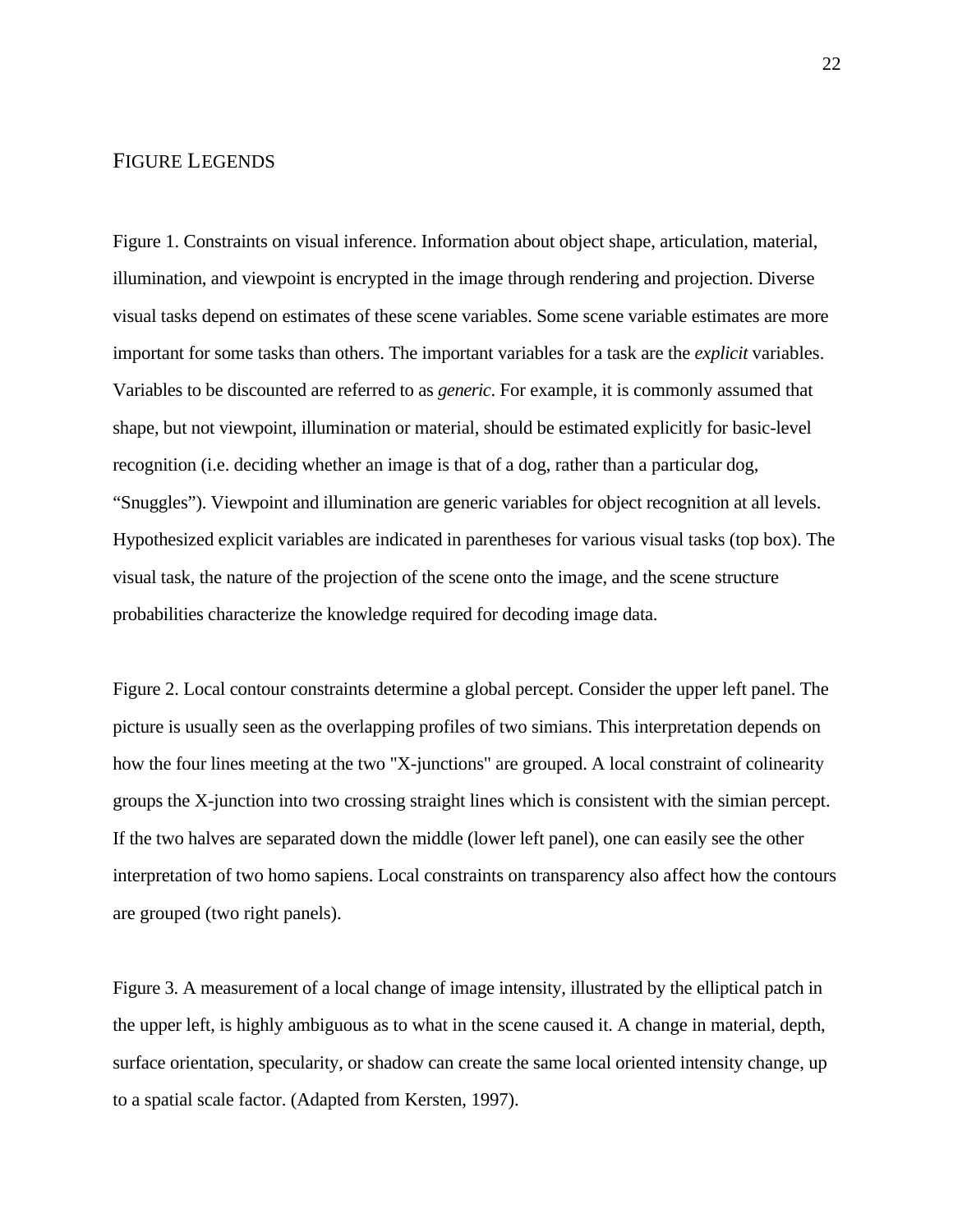Figure 4. Depth-from-cast-shadows. Observers viewed computer animations in which a central square was held fixed in the image, while its shadow moved diagonally back and forth. The simulations were produced by moving the central square back and forth directly along the line of sight; thus, under orthographic projection, the image of the square does not change size or move. The upper panel shows first and last frames for the main condition, in which the illumination was from an extended light source above the square. The middle panel shows final frames for this condition, including three others. From left to right, the conditions are: extended light source from above, extended light source from below, point light source from above, and point light source from below. The extended light source (like a fluorescent panel) produces a penumbra that gets fuzzier as the square gets further away from the background. Despite the lack of objective image motion of the central square, it nevertheless almost always appeared to move in depth for the extended light from above condition. The bar graph (lower panel) shows the proportion of times (out of 15) observers reported the central square patch to be moving in depth for extended and point light sources from above or below. There is a significant advantage of an extended light vs. a point source (z=2.28, p<.02), and of light from above vs. below (z=3.028, p<.002). A QuickTime™ movie demonstrating illusory motion from shadows can be viewed and downloaded from: http://vision.psych.umn.edu/www/kersten-lab/shadows.html. (Adapted from Kersten et al., 1996).

Figure 5. Ambiguities of material and spatial layout for the depth-from-shadows movies. Assume the central square, the "shadow", and background of Figure 4 have been segmented, but not labeled according to whether they are opaque material, transparent material, or shadow. Image formation constraints guarantee that the central square and the dark "shadow" regions lie somewhere along the line of sight--but where? The background could be transparent and in front of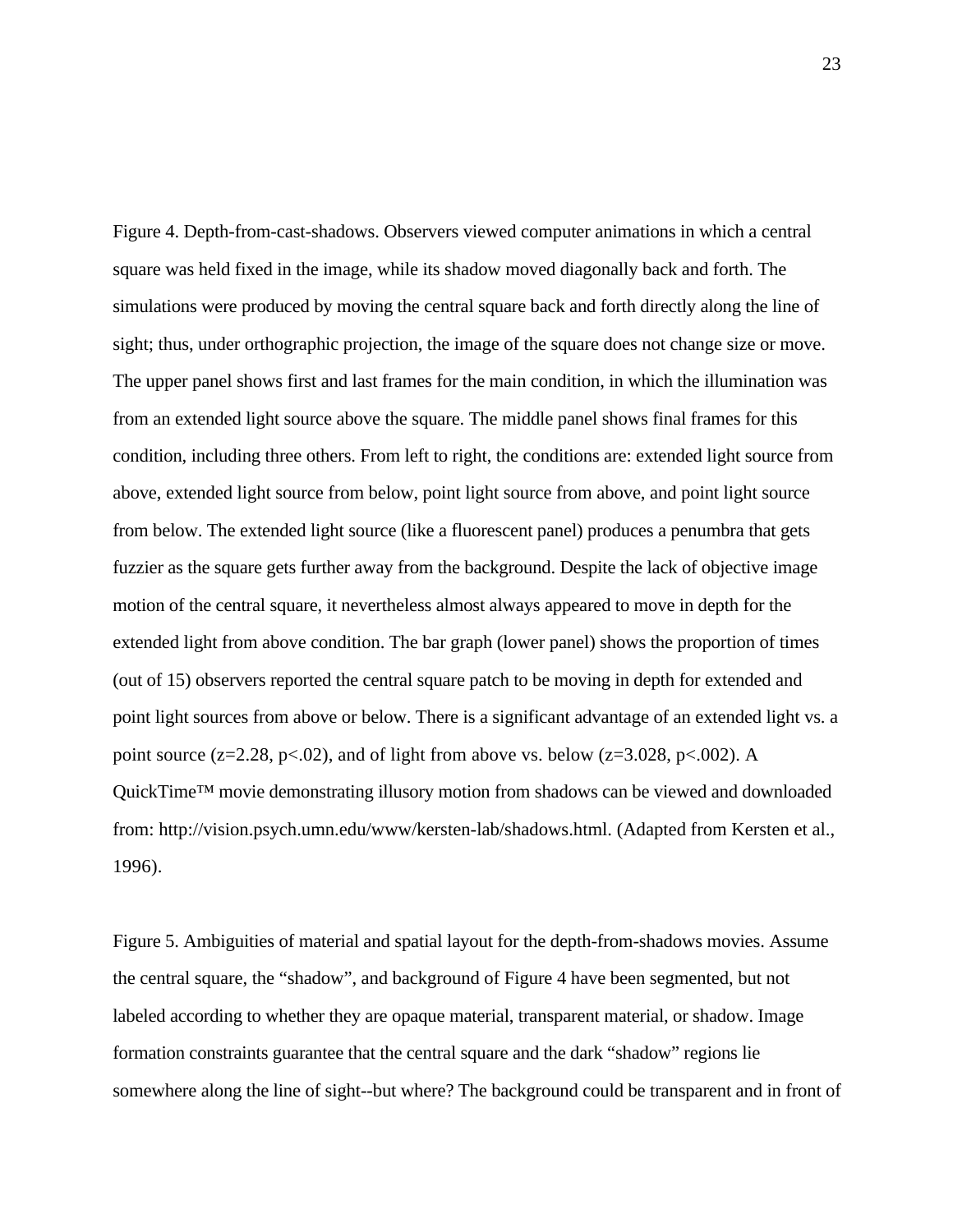the "shadow" (**a**), rather than the reverse (**b** or **c**). If outside the eye's depth-of-field, the ersatz shadow image would mimic the fuzziness of a penumbra change. If the "shadow patch" was instead a transparent surface, it could be at location **b** or **c**; but if a shadow, it would have to be at **b**. Occlusion cues place the square in front of the background. For a reliable inference of depthfrom-shadows, the shadow has to be labeled as such, localized to the background, and linked to the casting object. And then one is still left with the question of where the light source is, and if motion in the image is due to movement of the light source or the central square (see Figure 6).

Figure 6. The visual task constrains the estimate of relative depth-from-shadows. This figure shows a very simplified view of the geometrical constraints where we've assumed that the remaining unknowns are the light source direction, and relative depth, z. By treating light source direction as a generic variable, one can show that the best bet for the target depth is  $z = x$ .

Figure 7. The 3D object classification task presented to human and ideal observers. The observers are required to discriminate between two classes of wire object - one generated by adding a small fixed amount of noise to the vertices a prototype object (the target), and the other generated by adding a larger amount of noise to the prototype object (distractor). The means for both target and distractor sets are the same prototype object. Two stimuli were generated by a 3D rotation of the noiseless prototype. The standard deviation of the positional noise added to the distractor (prototype + more noise) was greater than that added to the signal (prototype + noise). Knowledge of the wire objects was provided in a prior training session in which the object prototype was first learned from a discrete number (11 rotations) of its images. The 11 training views of a prototype object were created by rotating the object first around the X-axis (horizontal in the screen plane) six times in 60 degree steps, and then around the Y-axis (vertical in the screen plane) six times, again with 60 degree rotational steps, resulting in 11 views of the object. The angle with the Z-axis was chosen from a uniform distribution between 0 and 180 degrees and the angle with X-axis was chosen from a uniform distribution between 0 and 360 degrees.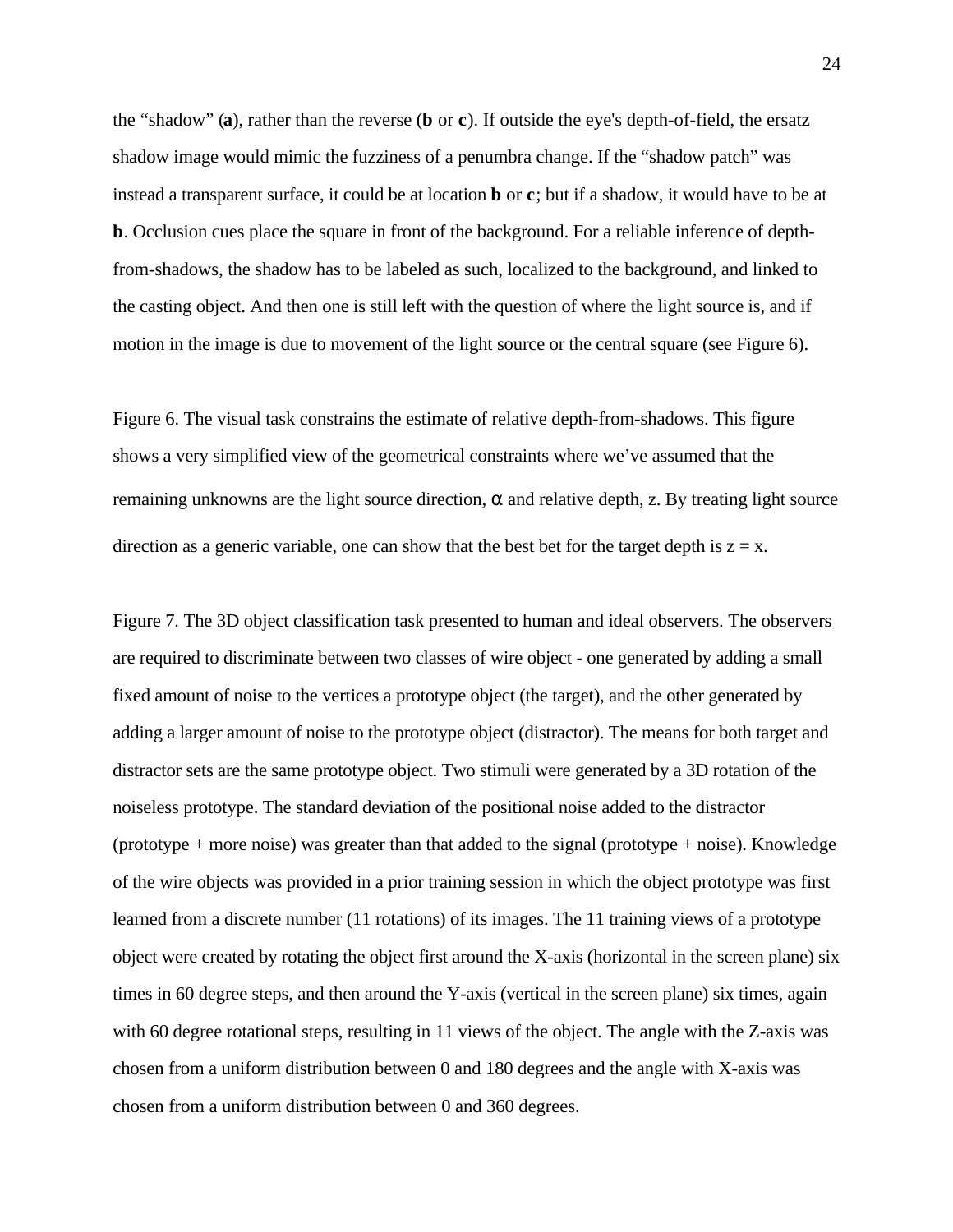Figure 8. Statistical efficiencies for human performance relative to the 3D/2D and 2D/2D observers. The means were computed by averaging the efficiencies across the three objects for each type. The error bars show  $\pm$  one standard deviation.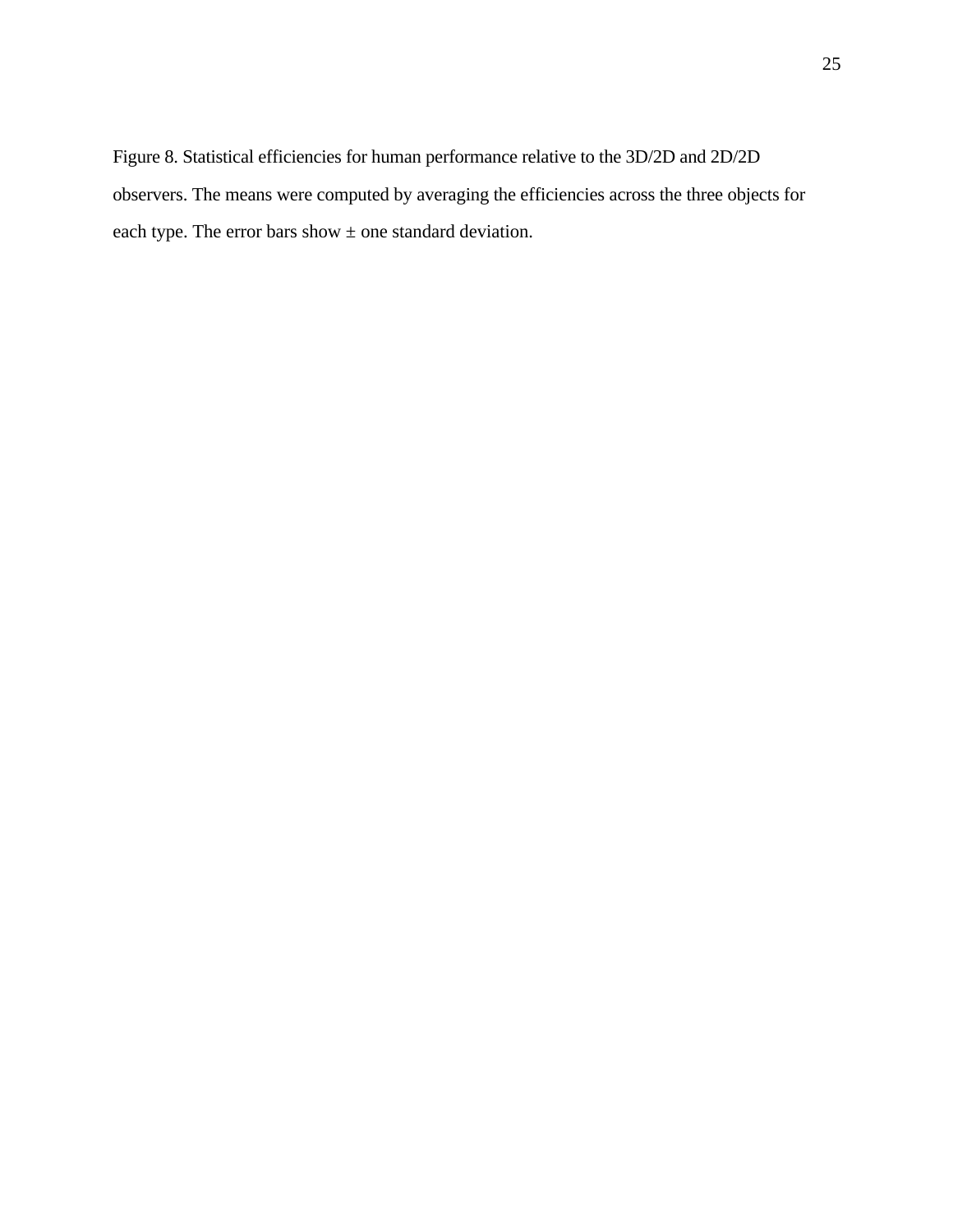#### **REFERENCES**

- Barlow, H. B., 1962. A method of determining the overall quantum efficiency of visual discriminations. J. Physiol. (Lond.) 160: 155-168.
- Basri, R. and D. Weinshall, 1996. Distance metric between 3D models and 2D images for recognition and classification. IEEE Transactions on Pattern Analysis and Machine Intelligence 18: 465-470.
- Belhumeur, P. N., J. P. Hespanha, and D. J. Kriegman, 1996. Eigenfaces vs. Fisherfaces: Recognition Using Class Specific Linear Projection. In European Conference on Computer Vision.
- Biederman, I., 1987. Recognition-by-components: A theory of human image understanding. Psychological Review 94: 115-147.
- Blake, A. and A. Yuille, 1992. Active Vision . Cambridge, MA: MIT Press.
- Brainard, D. H. and W. T. Freeman, 1994. Bayesian Method for Recovering Surface and Iluminant Properties from Photosensor Responses. In Human Vision, Visual Processing, and Digital Display V, 2179:364-376. Bellingham, Washington: The Society of Photo-Optical Instrumentation Engineers.
- Bülthoff, H. H. and S. Edelman, 1992. Psychophysical support for a two-dimensional view interpolation theory of object recognition. Proc. Natl. Acad. Sci. USA 89: 60-64.
- Clark, J. J. and A. L. Yuille, 1990. Data Fusion for Sensory Information Processing . Boston: Kluwer Academic Publishers.
- Dayan, P., G. E. Hinton, R. M. Neal, and R. S. Zemel, 1995. The Helmholtz Machine. Neural Computation 7 (5): 889-904.
- Freeman, W. T., 1994. The generic viewpoint assumption in a framework for visual perception. Nature 368 (7 April 1994): 542-545.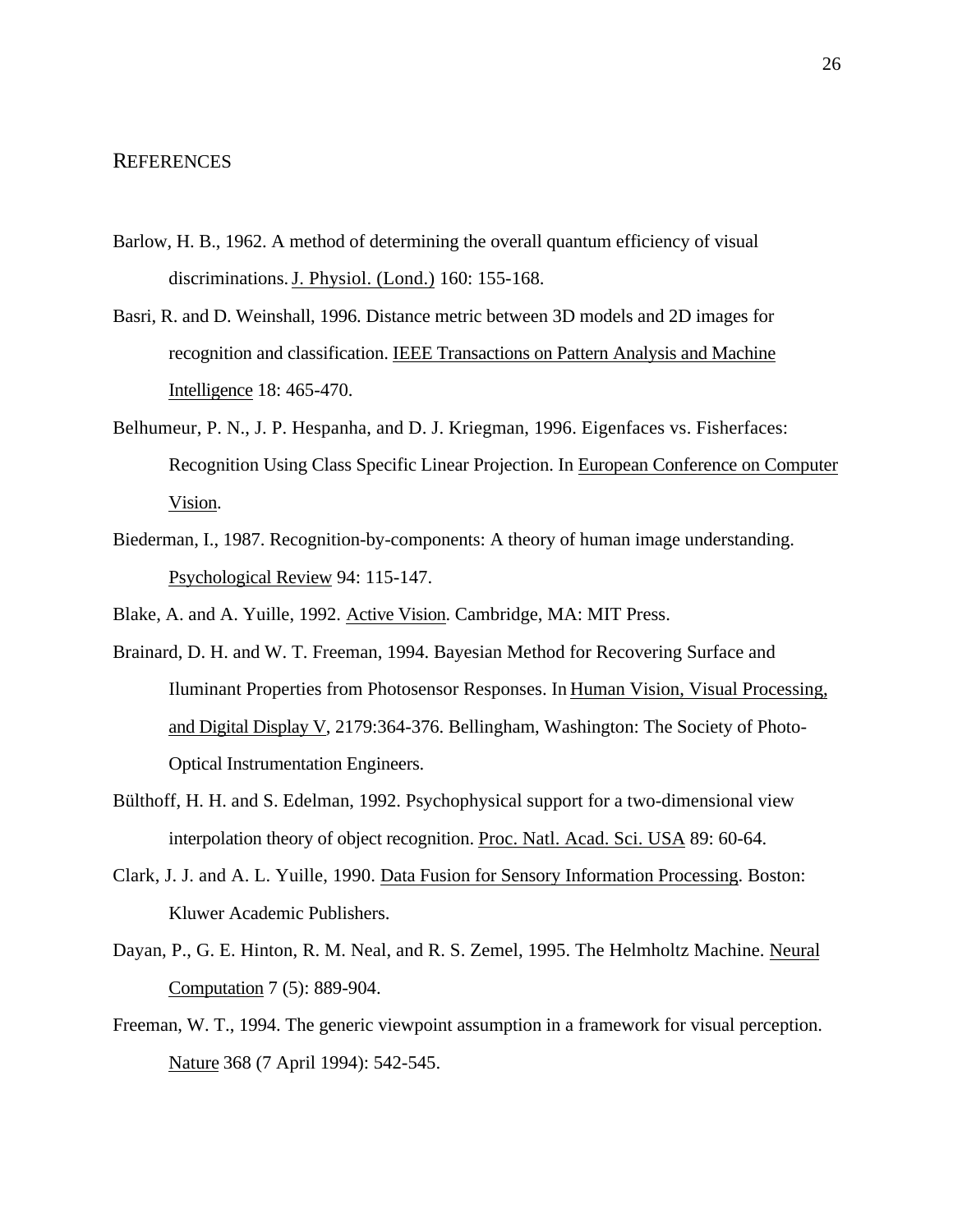Geisler, W., 1989. Sequential Ideal-Observer analysis of visual discriminations. Psychological Review 96 (2): 267-314.

Gibson, J. J., 1950. The Perception of the Visual World. Boston, MA: Houghton Mifflin.

- Hummel, J. E. and I. Biederman, 1992. Dynamic binding in a neural network for shape recognition. Psychological Review 99 (3): 480-517.
- Kersten, D., 1990. Statistical limits to image understanding. In Vision: Coding and Efficiency , ed. C. Blakemore:32-44. Cambridge, UK: Cambridge University Press.
- Kersten, D., H. H. Bülthoff, B. Schwartz, and K. Kurtz, 1992. Interaction between transparency and structure from motion. Neural Computation 4 (4): 573-589.
- Kersten, D., D. C. Knill, P. Mamassian, and I. Bülthoff, 1996. Illusory motion from shadows. Nature 379: 31.
- Kersten, D., P. Mamassian, and D. C. Knill, 1997. Moving cast shadows induce apparent motion in depth. Perception 26 (2): 171-192.
- Kersten, D. J., 1991. Transparency and the cooperative computation of scene attributes. In Computational Models of Visual Processing , ed. M. Landy and A. Movshon:209-228. Cambridge, Massachusetts: M.I.T. Press.
- Kersten, D., 1997. Inverse 3D Graphics: A metaphor for visual perception. Behavior Research Methods, Instruments, & Computers 29 (1): 37-46.
- Knill, D. C., in press. Surface orientation from texture: Ideal observers, generic observers and the information content of texture cues. Vision Research .
- Knill, D. C., D. Kersten, and P. Mamassian, 1995. The Bayesian framework for visual information processing: implications for psychophysics. In Perception as Bayesian Inference, ed. K. D.C. and R. W.:Chap. 5: Cambridge University Press.
- Knill, D. C. and W. Richards, 1996. Perception as Bayesian Inference . Edited by D. C. Knill and W. Richards. Cambridge: Cambridge University Press.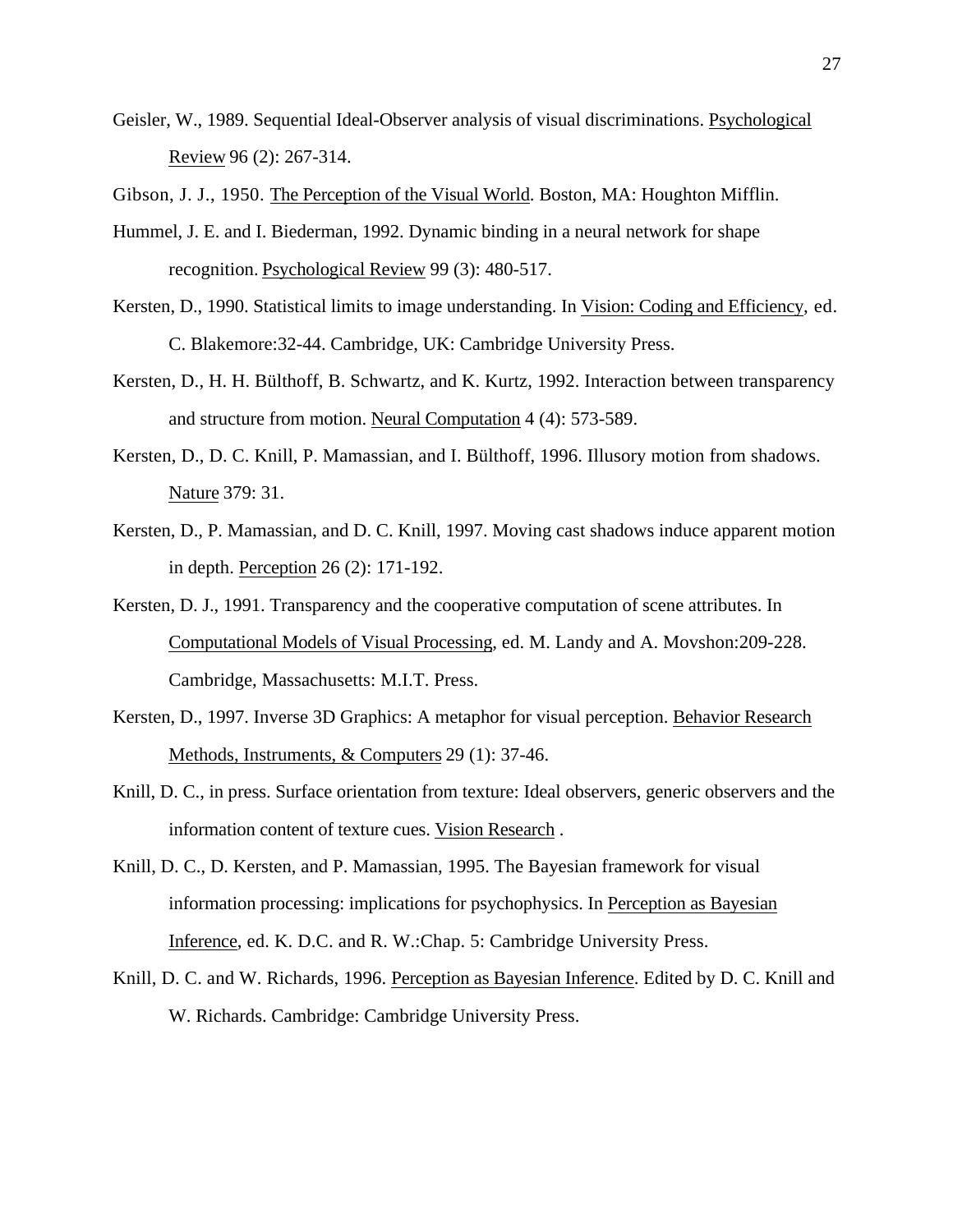- Landy, M. S., L. T. Maloney, E. B. Johnston, and M. J. Young, 1995. Measurement and modeling of depth cue combination: In defense of weak fusion. Vision Research 35: 389- 412.
- Legge, G. E., T. S. Klitz, and B. S. Tjan, 1997. Mr. Chips: an ideal-observer model of reading. Psych. Review 104 (3): 524-53.
- Liu, Z. and D. Kersten, in press. 2D observers for 3D object recognition? Vision Research .
- Liu, Z., D. C. Knill, and D. Kersten, 1995. Object classification for human and ideal observers. Vision Research 35 (4): 549-568.
- Logothetis, N. K., J. Pauls, H. H. Bülthoff, and T. Poggio, 1994. View-dependent object recognition in monkeys. Current Biology 4 (5): 401-414.
- Lowe, D. G., 1985. Perceptual Organization and Visual Recognition . Kluwer International Series in Engineering and Computer Science. Robotics : Vision, Manipulation: Kluwer Academic.
- Metelli, F., 1975. Shadows without penumbra. In Gestaltentheorie in der modernen psychologie , ed. S. Ertel, L. Kemmler, and L. Stadler:200-209. Darmstadt: Dietrich Steinkopff.
- Mumford, D., 1994. Neuronal architectures for pattern-theoretic problems. In Large-Scale Neuronal Theories of the Brain, ed. C. Koch and J. L. Davis:125-152. Cambridge, MA: MIT Press.
- Mumford, D., 1995. Pattern theory: A unifying perspective. In Perception as Bayesian Inference , ed. D. C. Knill and R. W.:Chapter 2. Cambridge: Cambridge University Press.
- Nakayama, K. and S. Shimojo, 1992. Experiencing and perceiving visual surfaces. Science 257: 1357-1363.
- Olshausen, B. A. and D. J. Field, 1996. Emergence of simple-cell receptive field properties by learning a sparse code for natural images. Nature 381: 607-609.
- Pelli, D. G., 1990. The quantum efficiency of vision. In Vision: Coding and Efficiency, ed. C. Blakemore. Cambridge: Cambridge University Press.
- Poggio, T. and S. Edelman, 1990. A network that learns to recognize three-dimensional objects. Nature 343: 263-266.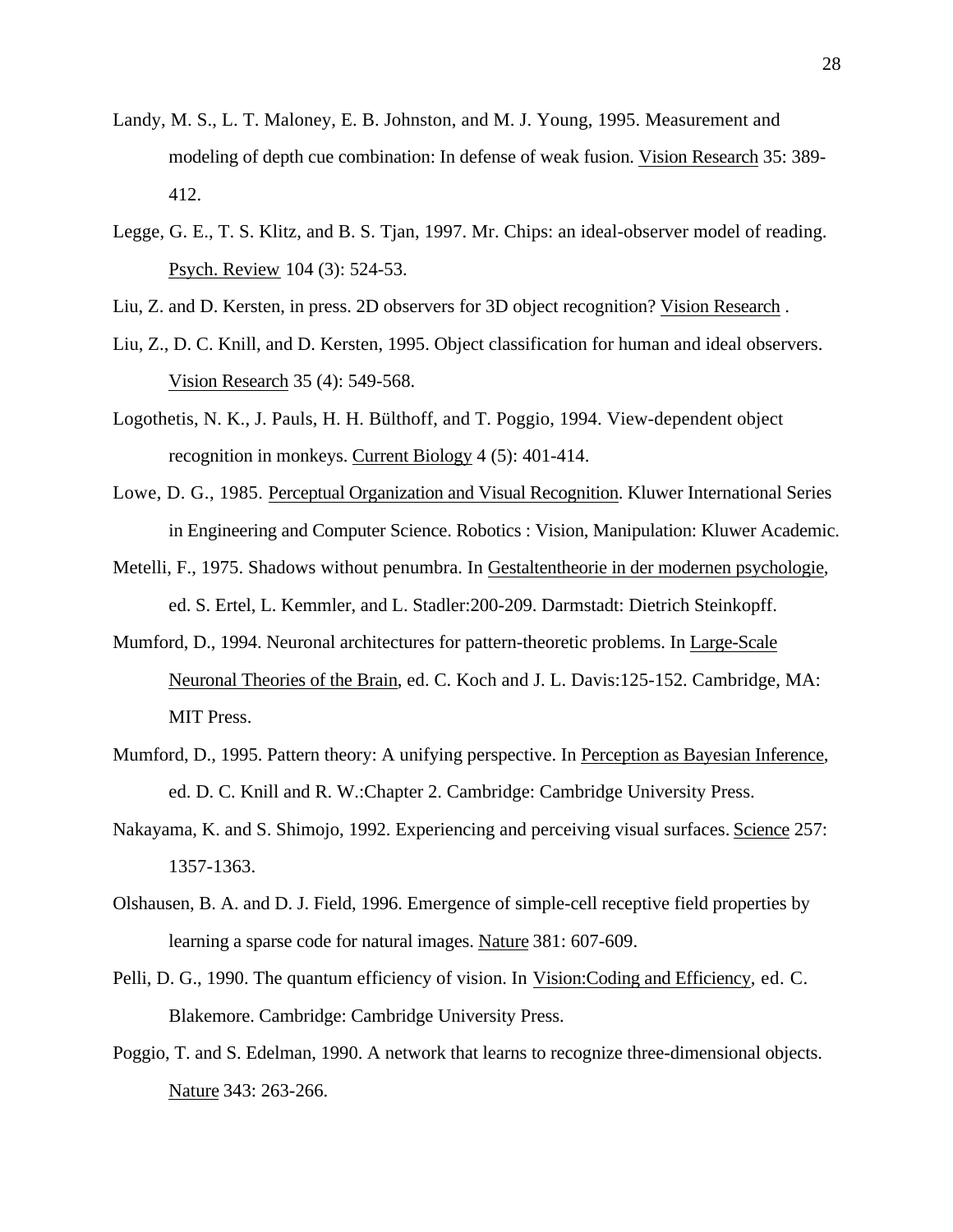- Poggio, T., V. Torre, and C. Koch, 1985. Computational vision and regularization theory. Nature 317: 314-319.
- Schrater, P. R., D. C. Knill, and E. P. Simoncelli, accepted pending revisions. Mechanisms of visual motion detection. Nature .
- Sha'ashua, A. and S. Ullman, 1988. Structural saliency: The detection of globally salient structures using a locally connected network. In 2nd International Conference on Computer Vision, 88:321-327. Washington, D.C.: IEEE Computer Society Press.
- Tarr, M. J. and H. H. Bülthoff, 1995. Is human object recognition better described by geonstructural-descriptions or by multiple-views? Journal of Experimental Psychology: Human Perception and Performance 21 (6): 1494-1505.
- Tjan, B., W. Braje, G. E. Legge, and D. Kersten, 1995. Human efficiency for recognizing 3-D objects in luminance noise. Vision Research 35 (21): 3053-3069.
- Troje, N. F. and T. Vetter, 1996. Representations of human faces: Max Planck Institute for
- Biological Cybernetics. Technical Report No 041

ftp://ftp.mpik-tueb.mpg.de/pub/mpi-memos/TR-041.ps.Z

- Ullman, S., 1996. High-level Vision: Object Recognition and Visual Cognition . Cambridge, Massachusetts: MIT Press.
- Ullman, S. and R. Basri, 1991. Recognition by linear combinations of models. IEEE Transactions on Pattern Analysis and Machine Intelligence 13 (10): 992-1006.
- Yuille, A. L. and H. H. Bülthoff, 1996. Bayesian decision theory and psychophysics. In Perception as Bayesian Inference, ed. K. D.C. and R. W. Cambridge, U.K.: Cambridge University Press.
- Zhu, S. C., Y. Wu, and D. Mumford, 1997. Minimax Entropy Principle and its applications to texture modeling. Neural Computation 9 (8): 1627-1660.
- Zucker, S. W. and C. David, 1988. The organization of curve detection: Coarse tangent fields and fine spline coverings. In Proceedings 2nd International Conference on Computer Vision . Tarpon Springs, Florida.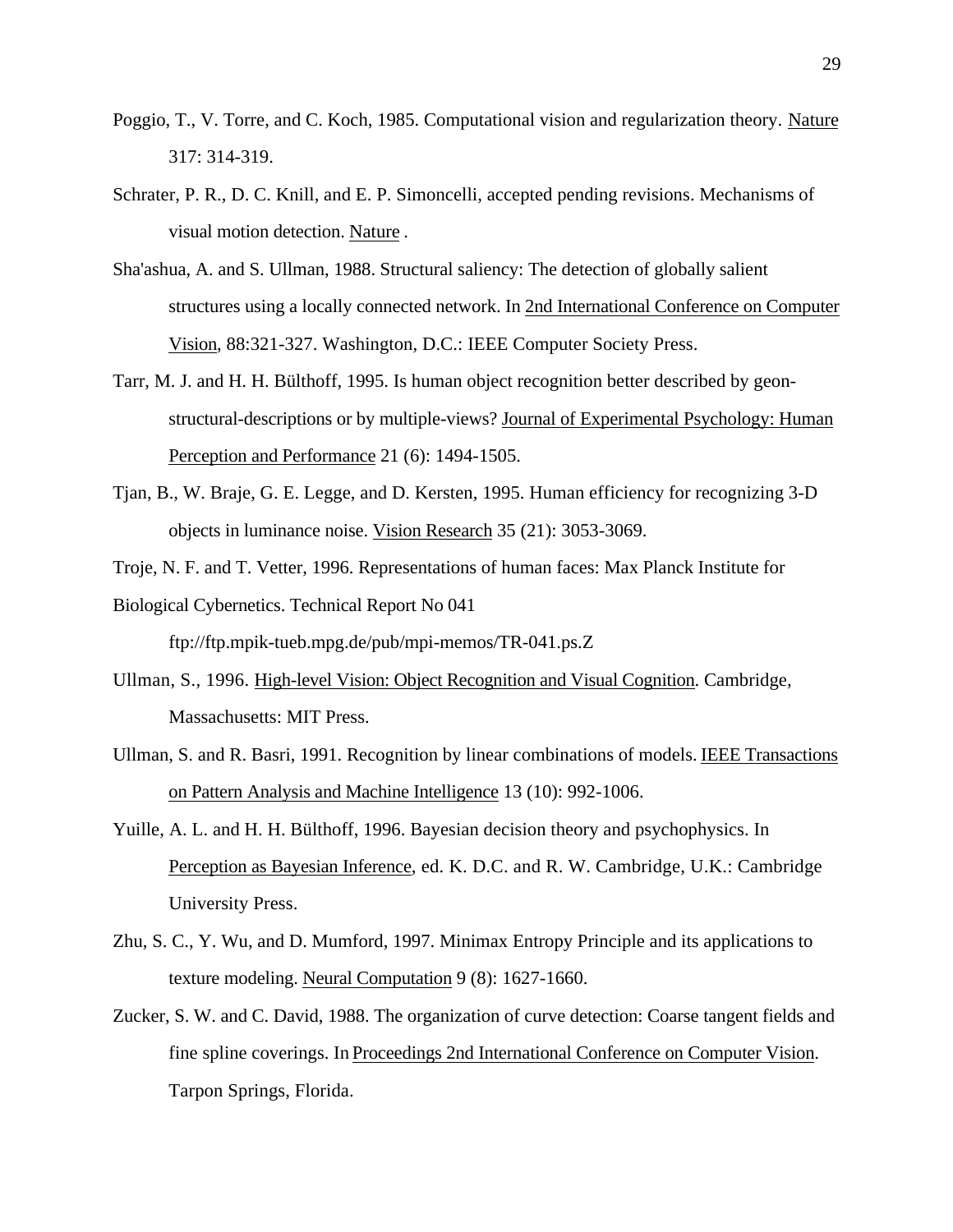## FIGURES



## **Figure 1**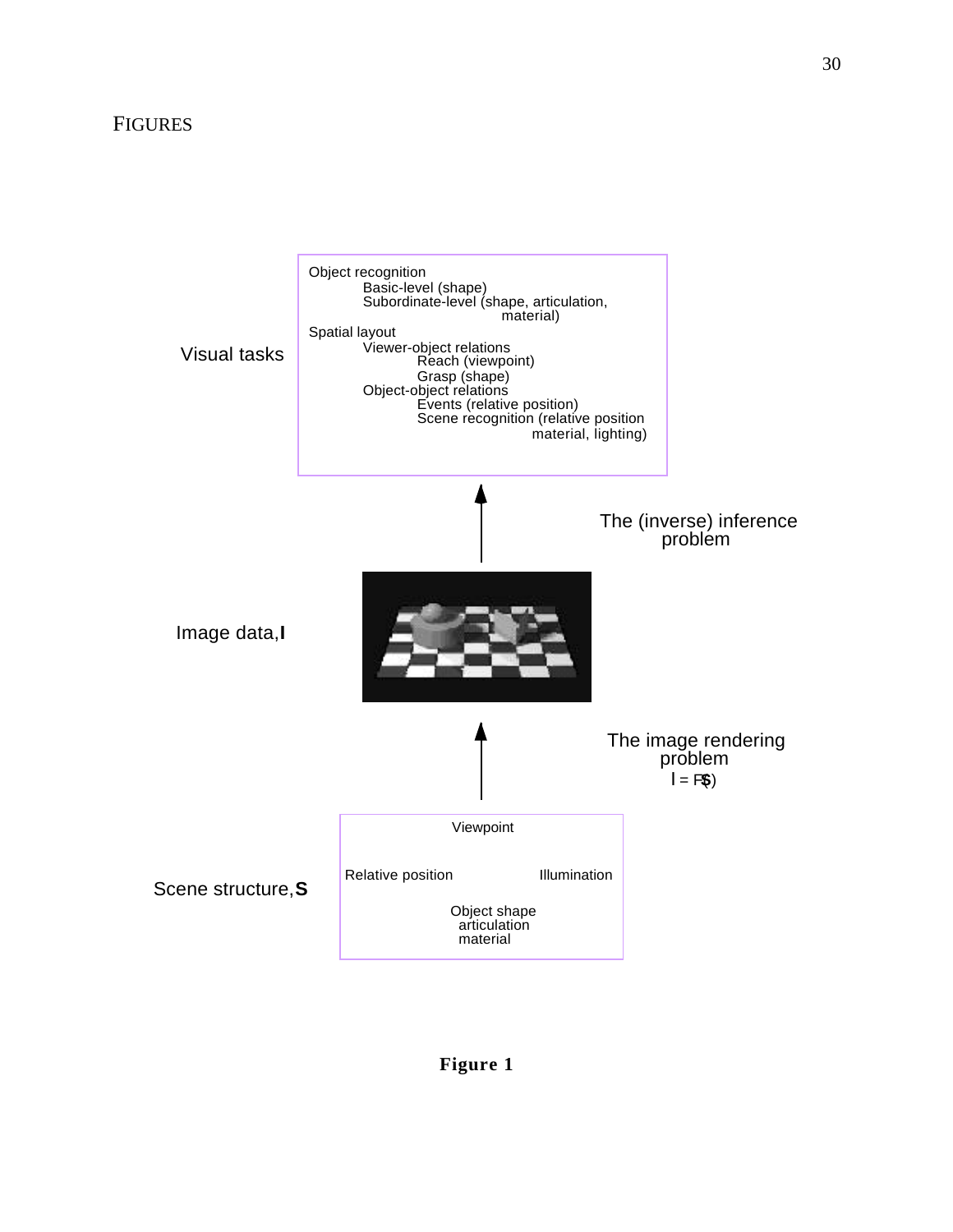

**Figure 2**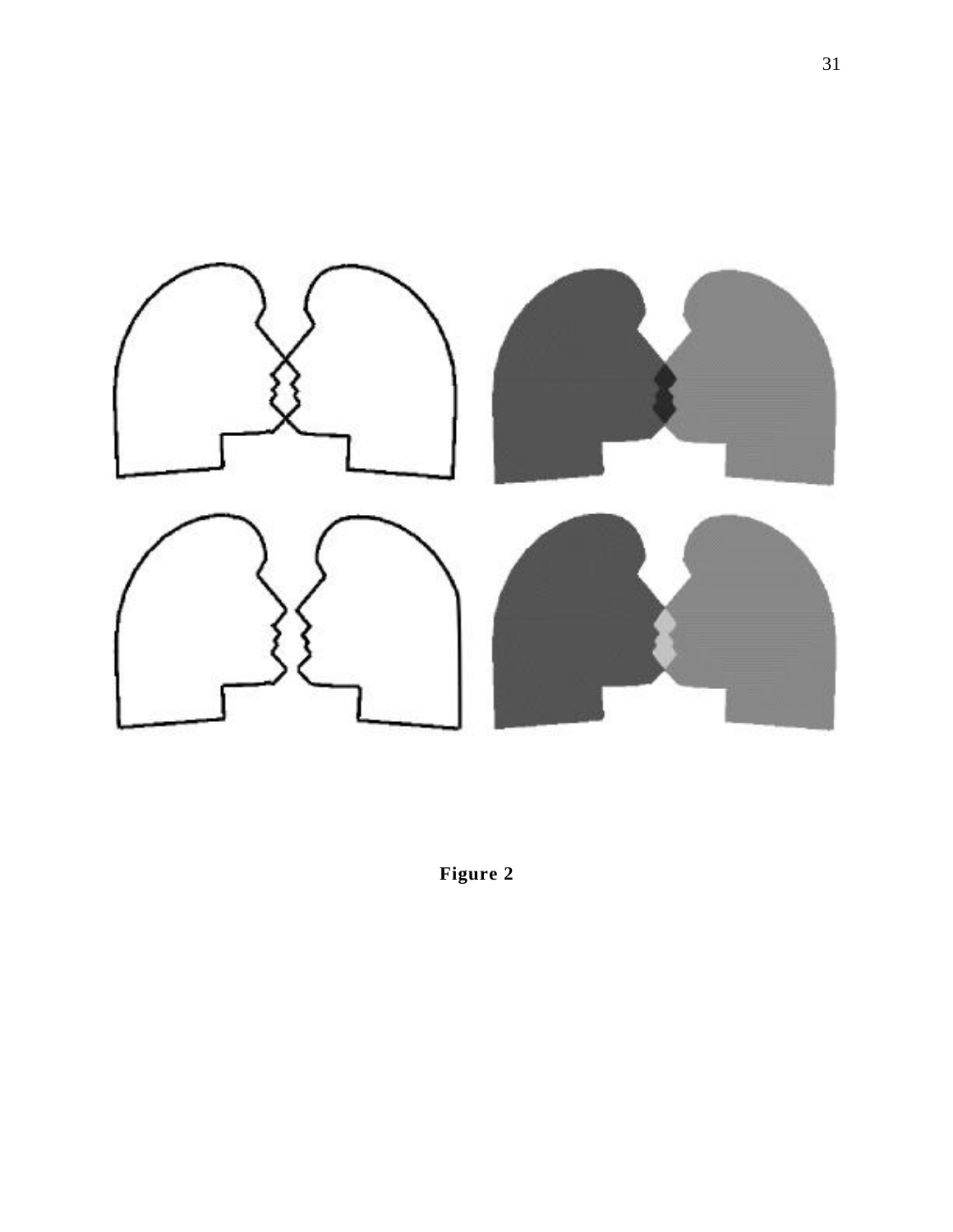

**Figure 3**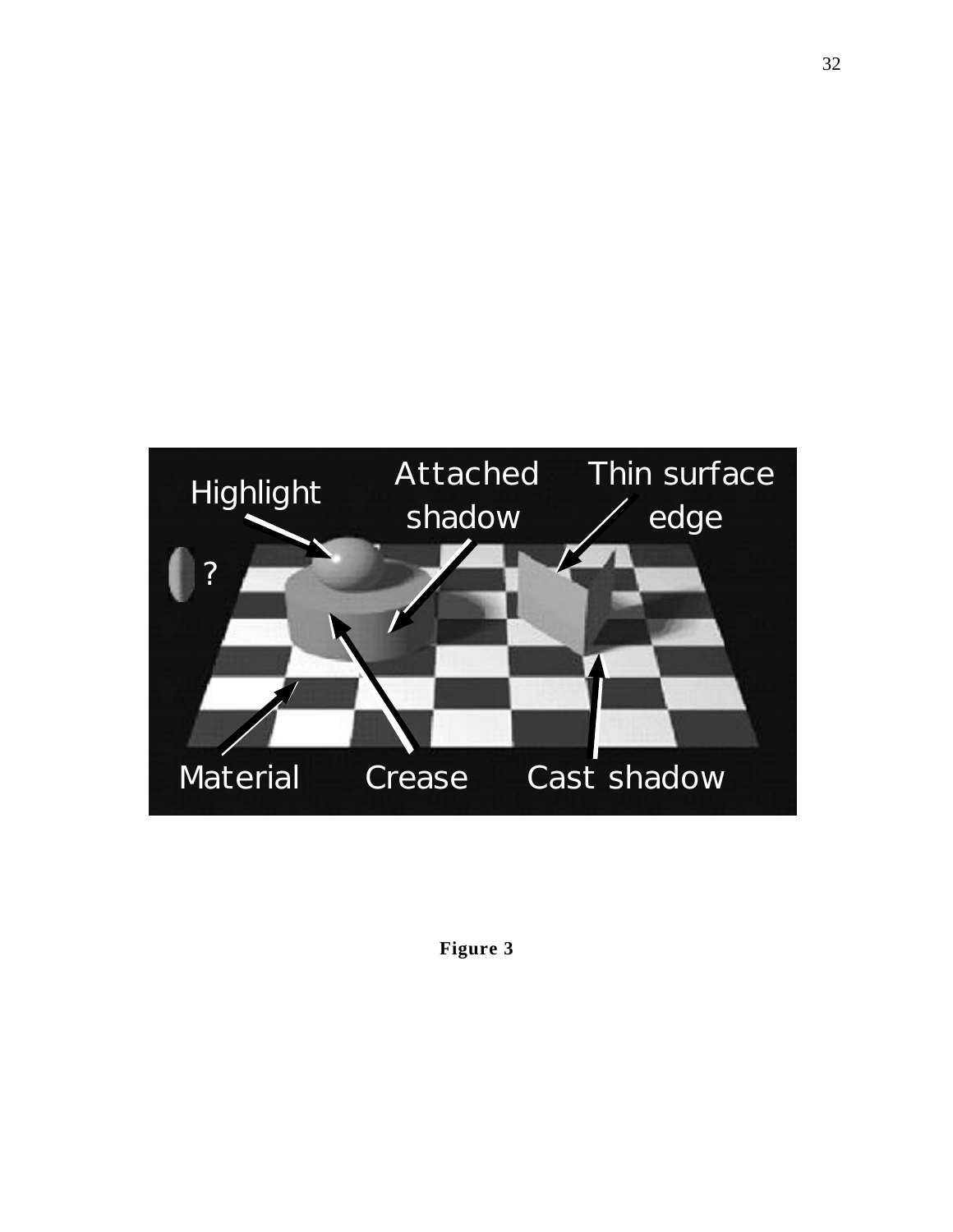

33

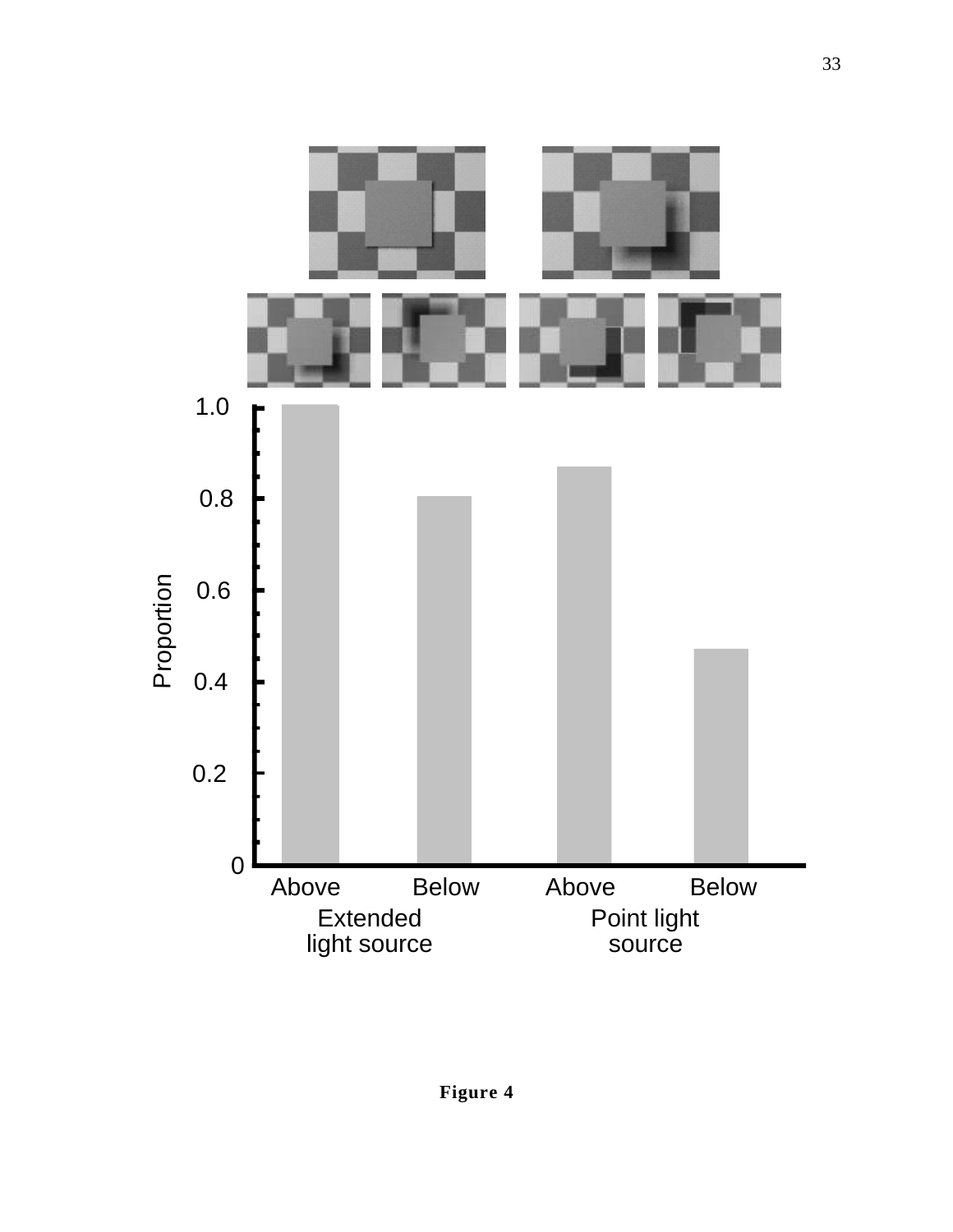

**Figure 5**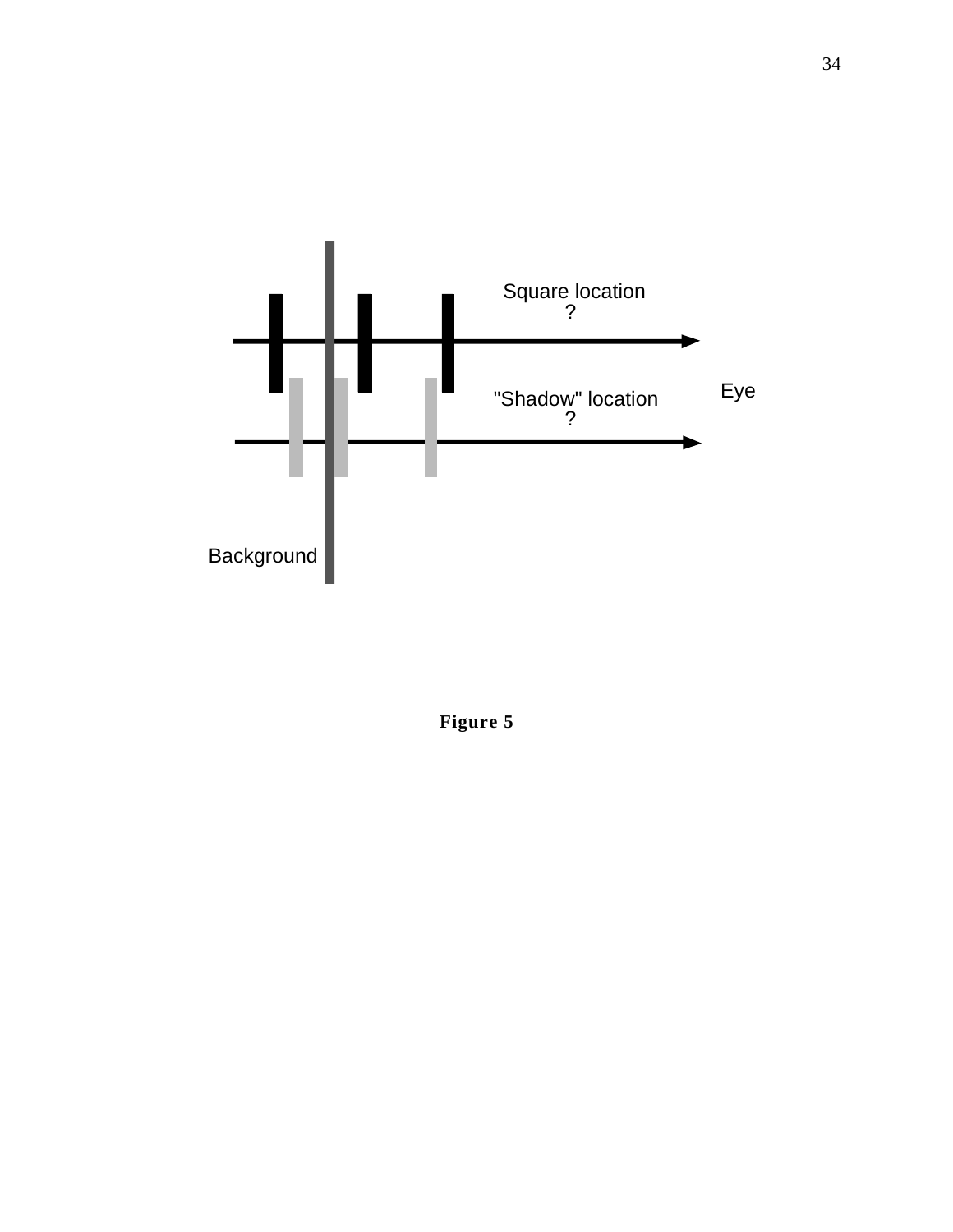

**Figure 6**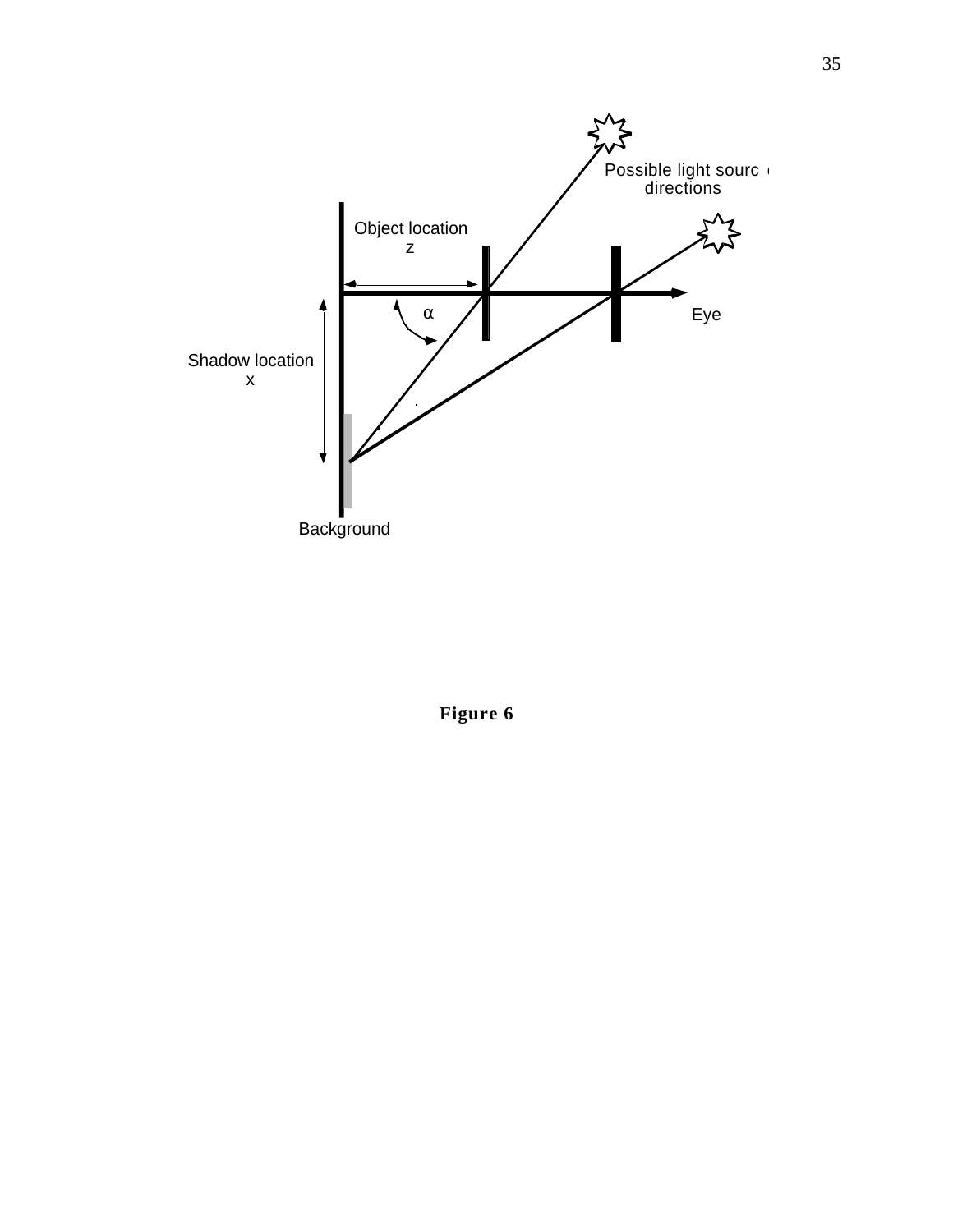

**Which 2D image best matches 3D prototype?**

**Figure 7**